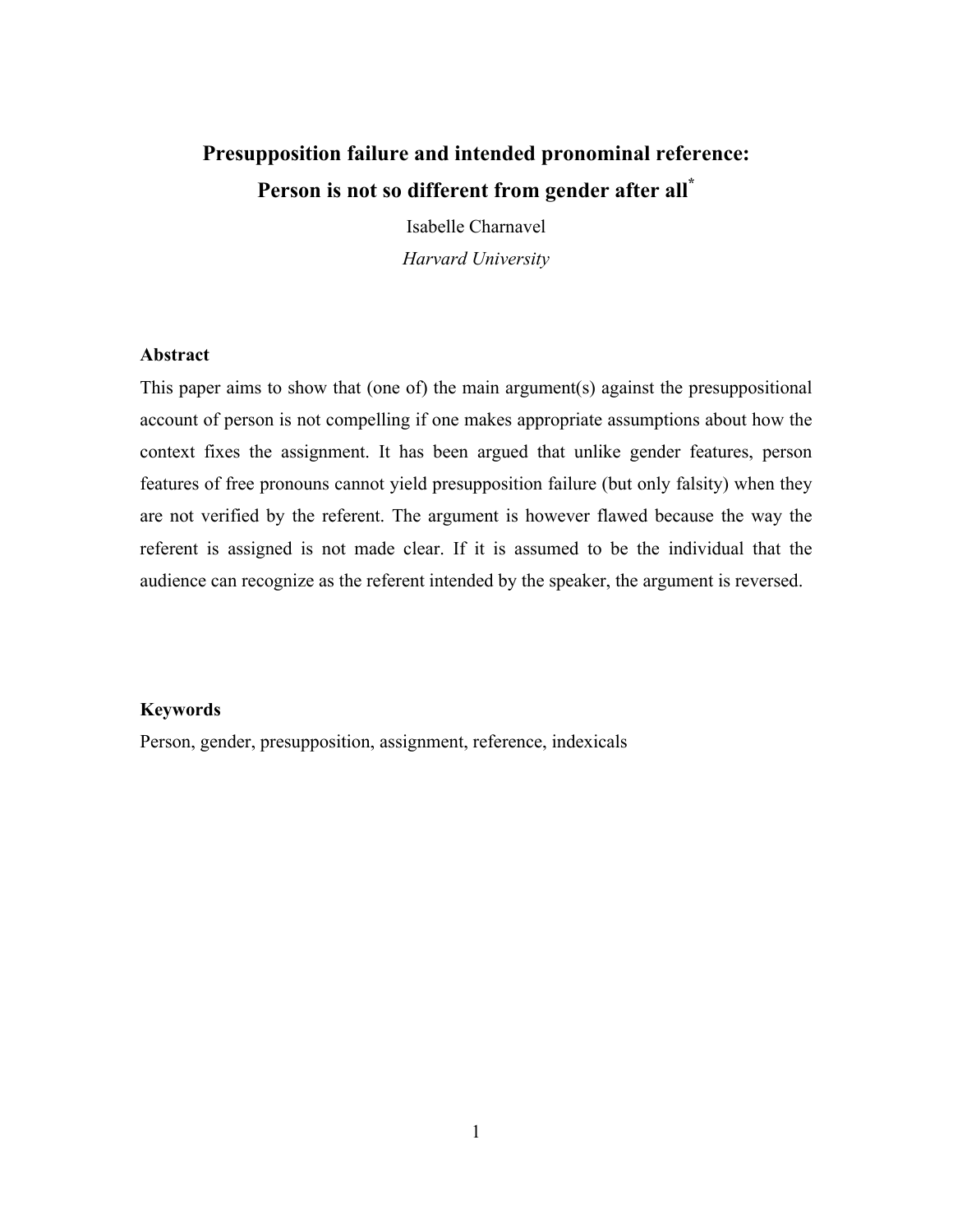## **Introduction**

Since Cooper (1983), gender features on pronouns are standardly analyzed as presuppositions (Heim and Kratzer 1998, Sauerland 2003, Heim 2008, Percus 2011, i.a.). Cooper's analysis of gender features has not only been extended to number, but also to person features (Heim and Kratzer 1998, Schlenker 1999, 2003, Sauerland 2008, Heim 2008, i.a.), thus replacing the more traditional indexical analysis of first and second person pronouns (Kaplan 1977 and descendants of it). All pronouns are thereby interpreted as variables, and all *phi*-features are assigned uniform interpretive functions, that is, they introduce presuppositions that restrict of the value of the variables.

However, empirical arguments have recently been provided that cast doubt on the presuppositional nature of person features (Stokke 2010, Sudo 2012, i.a.). In particular, it has been claimed that when the person information is not verified by the referent, the use of a first/second person pronoun does not give rise to a feeling of presupposition failure, as is the case when the gender information does not match the referent's gender: a person mismatch, unlike a gender mismatch, yields a plain judgment of falsity. This suggests that either the indexical analysis, according to which first and second person pronouns directly refer to the speaker and addressee of the context, should be rehabilitated (but several other arguments militate against it<sup>i</sup>), or that a different, new analysis of person features should be provided (Stokke 2010, Sudo 2012, i.a.).

The goal of this paper is to show that such empirical arguments provided against the presuppositional analysis of person features are not compelling if one makes appropriate assumptions about how the context fixes the assignment. Thus a presuppositional account of person is  $(maybe^{ii})$  not to be discarded, after all.

In Section 1, I will review the examples taken to argue against a presuppositional analysis of person features. The fallacy of this argument will be explained in Sections 2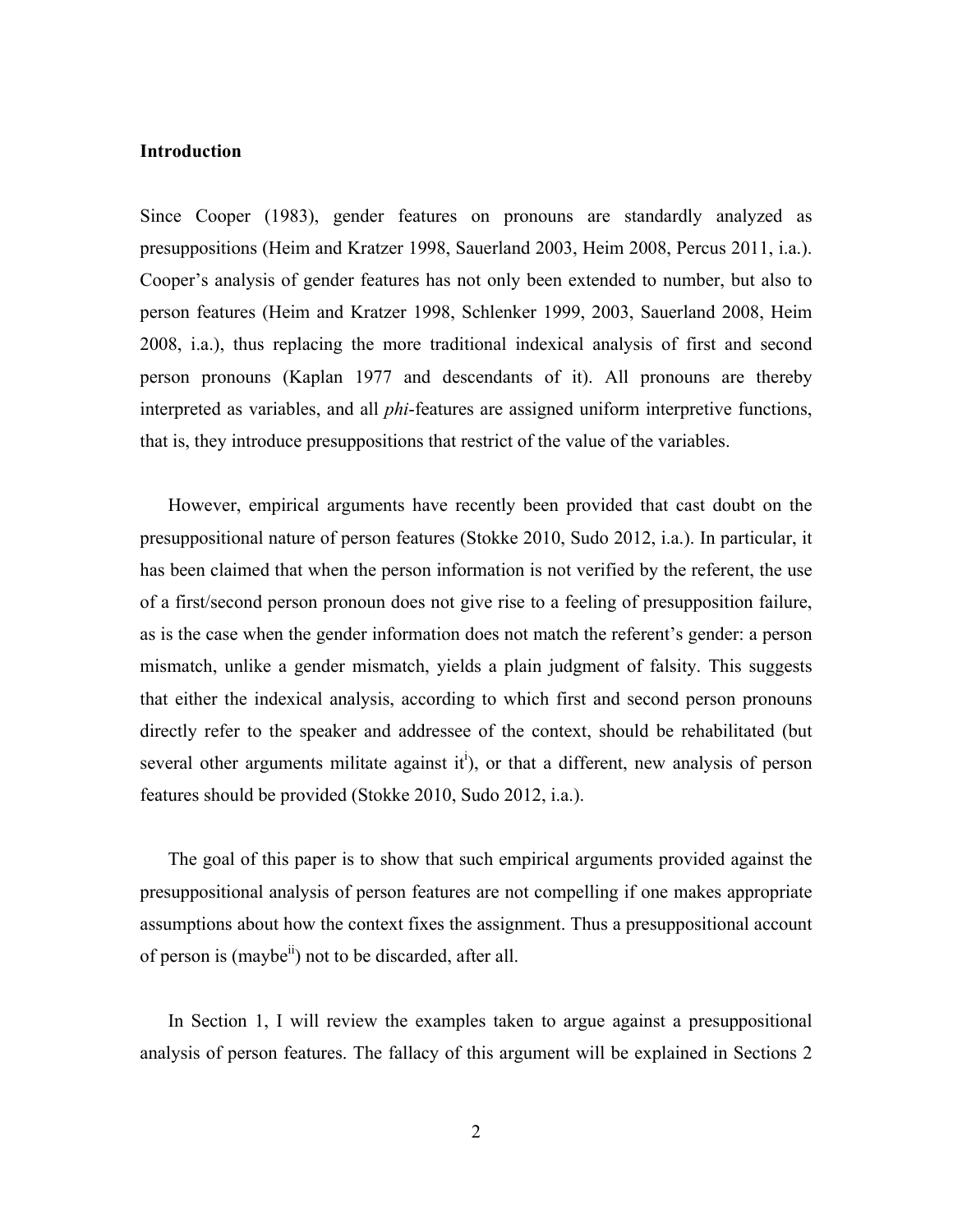and 3 for first person, where more controlled examples will be provided that in fact support the presuppositional account of person. The argumentation will be extended to second person in Section 4.

# **1. The argument against the presuppositional account of person**

Under a presuppositional account of *phi*-features, all pronouns (including so-called indexicals, i.e. first and second person pronouns) contain variables that are interpreted via an assignment function. The *phi*-features of pronouns, which combine with the variable, introduce presuppositions. Specifically, *phi*-features denote partial identity functions, as illustrated in (1) for masculine and feminine, and in (2) for first and second person (number will not be discussed in this paper). When the *phi-*features combine with the variable, this has the effect of constraining the possible values for the variable. Note that the exact formulation of such presuppositions is debated, iii as well as the necessity of postulating presuppositions for third person, $\frac{iv}{v}$  but these issues are orthogonal to my argumentation.

- (1) a.  $\parallel$  masc  $\parallel$  =  $\lambda$ x<sub>e</sub>: x is male. x
	- b.  $\parallel$  fem  $\parallel = \lambda x_e$ : x is female. x
- (2) a.  $\llbracket 1$ st  $\rrbracket^c = \lambda x_e$ : x is the speaker of c. x
	- b.  $\[\]$  2nd  $\]$ <sup>c</sup> =  $\lambda x_e$ : x is an addressee of c. x

According to this type of theory, gender and person features do not contribute to assertive meaning. The result of using these features is rather to impose a condition: the information they encode about the pronoun's referent must be assumed to be already true, or at least uncontroversial, in the conversational context.<sup>v</sup> In contexts where this condition is not met, it is predicted that a feeling of presupposition failure will arise  $-$  a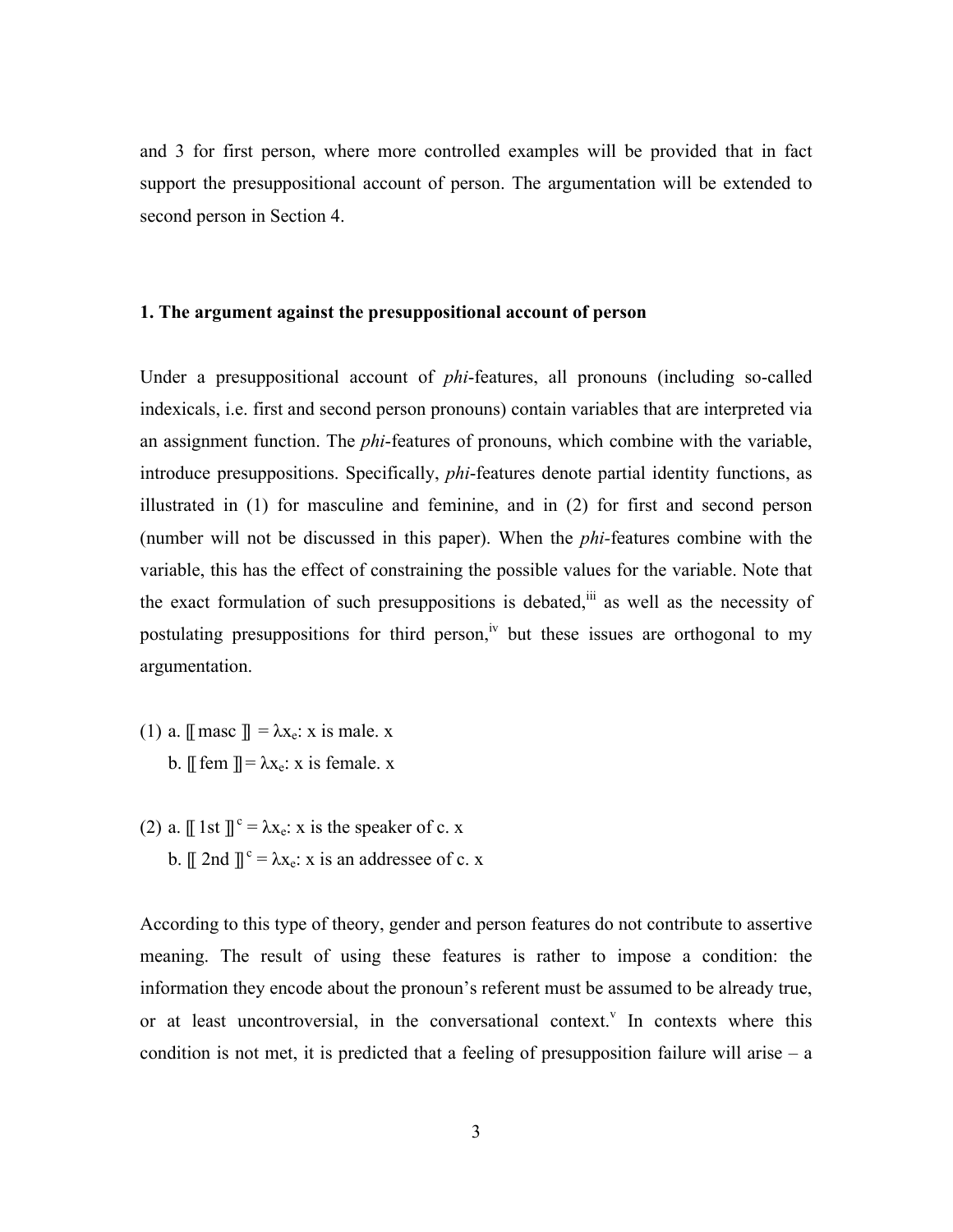feeling that the speaker has started from wrong assumptions about gender or person information. This feeling is not sufficient to trigger a falsehood judgment, nor a judgment of undefinedness for that matter: the sentence will not be judged false on this basis, nor necessarily undefined, to the extent that an assertive meaning can be derived by stripping the presupposition-inducing features from the sentence. That this indeed happens is illustrated below for gender.

# (3) *[Context: A baby, who is a boy, is sleeping. Mary thought he was a girl, and said the following]*

She is sleeping. (Sudo 2012: 142)

In that context, what Mary asserts is true (the baby is sleeping), but she is wrong about the gender of the baby (she thinks it is a girl, while it is in fact a boy). Crucially, the sentence is not judged false in that case, but true, and the mismatch between the referent's gender and the pronoun gender results in a feeling of "squeamishness" (the term is used by Sudo 2012, who borrows it from von Fintel 2004). The truth of the sentence can thus be assessed independently of the truth of the gender information, and the falsity of the latter does not affect the assertive meaning, but yields a feeling of presupposition failure.

If person features are presuppositional just like gender features, cases similar to (3) involving first person pronouns should be found. But Stokke (2010) and Sudo (2012) argue that this is not borne out based on the following two examples.

(4) *[Context: André has gone mad and thinks he is Napoleon. When the doctors try to calm him down, he retorts:]*

I won the Battle of Austerlitz!

(Sudo 2012: 143, from Stokke 2010: 98, adapted from Barwise and Perry 1983: 148)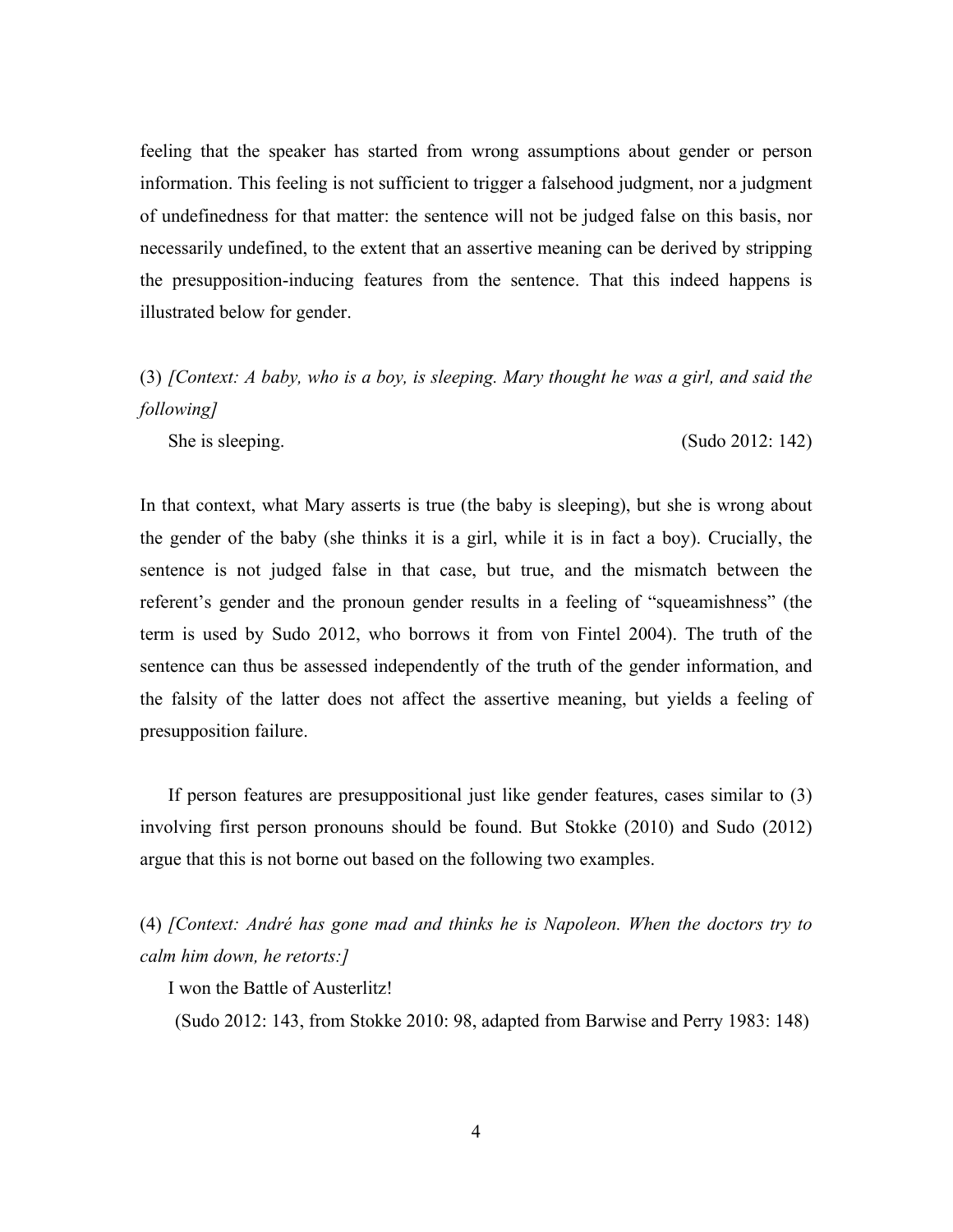(5) *[Context: David is looking at a shop window. On the other side of the glass, there is a man who looks just like him, and David therefore mistakes the window for a mirror. Suddenly, he notices that the person's pants are on fire and exclaims:]*

My pants are on fire!

(Sudo 2012: 143, from Stokke 2010: 98, adapted from Kaplan 1977)

In both of these contexts, Stokke and Sudo argue, the speaker refers to somebody wrongly thinking that that person is he himself: the information conveyed by the first person feature is thus wrong. Under the presuppositional account of person, this should give rise to a feeling of squeamishness without affecting the assertive meaning. Specifically, sentences (4) and (5) should be judged true (since Napoleon indeed won the Battle of Austerlitz and David's double's pants are indeed on fire), and associated with a feeling of presupposition failure. But Stokke (2010) and Sudo (2012) point out that this is not what we observe: sentences (4) and (5) are judged plainly false. This shows, according to them, that person features are not presupposition triggers.

The argument is however flawed. As I am going to show in the next section, their conclusion does not remain if one makes appropriate assumptions about how the context fixes the assignment with respect to which a sentence is evaluated.

#### **2. The fallacy of the argument**

Let's first compare (3) and (4) again, which are repeated below. The trickier example (5) will be examined in Section 3.

 $(3)$  She<sub>5</sub> is sleeping.

(4)  $I_6$  won the Battle of Austerlitz.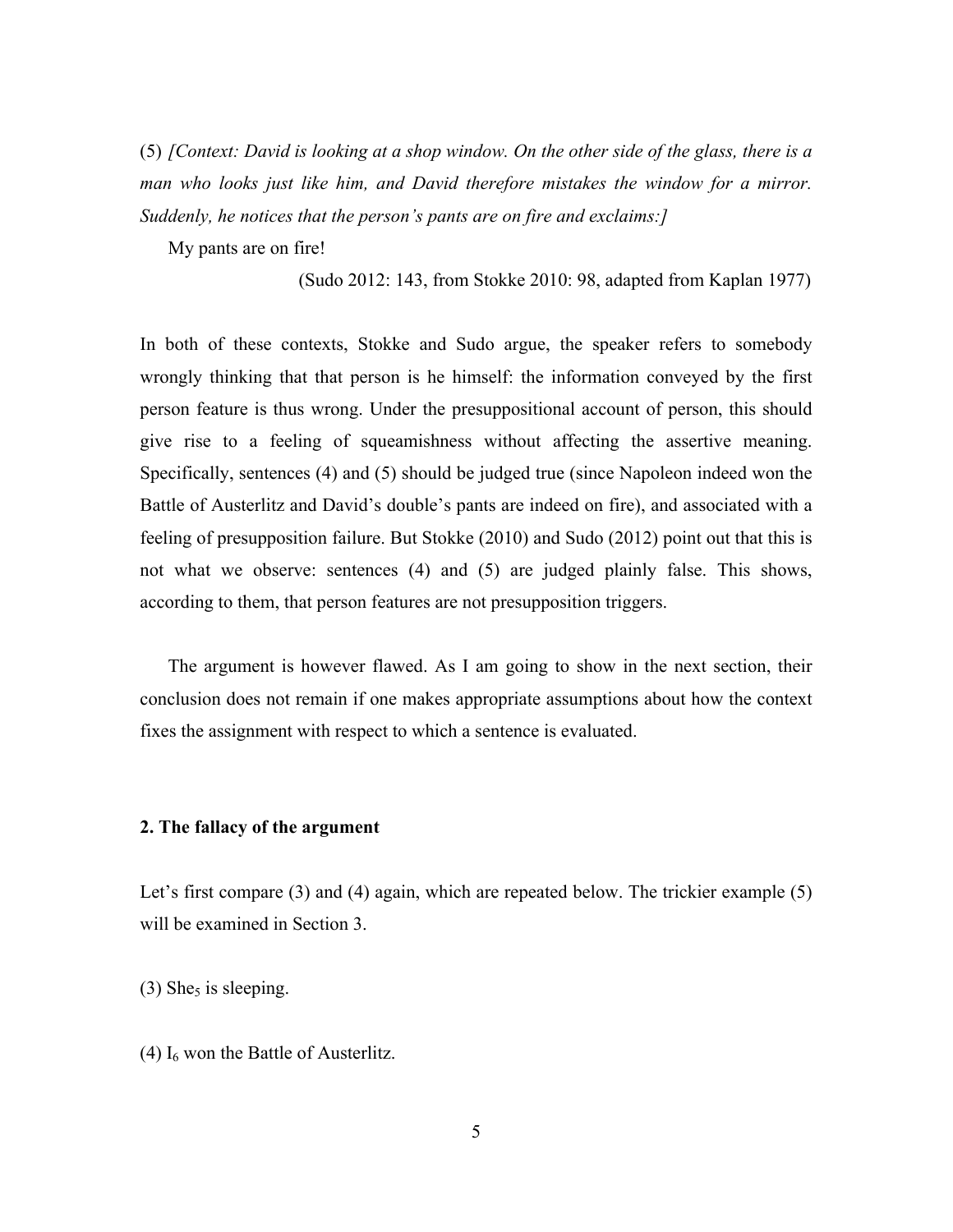The assertion and the presupposition of these sentences can be represented as follows, where g is the assignment function with respect to which the sentence is evaluated:

- (6) a. Assertion:  $g(5)$  is sleeping.
	- b. Presupposition:  $g(5)$  is female.
- (7) a. Assertion: g(6) won the Battle of Austerlitz.
	- b. Presupposition:  $g(6)$  is the speaker of the context.

These representations make clear that for Stokke's (2010) and Sudo's (2012) argument to hold, it must be assumed that g returns the baby boy for 5, and Napoleon for 6. Only then can we argue against the presuppositional theory, which should in both cases predict a judgment of truth associated with presupposition failure.

There is however an important contrast between the two sentences in this respect: while it seems uncontroversial to assume that the referent of *she* is the baby in the context of (3), it is much more doubful to suppose that the referent of *I* is Napoleon in the context of (4). The reason for that is that the baby boy is clearly the salient and intended referent in (3), as opposed to Napoleon in (4), who is not even present in the context. Crucially, if g is assumed to return André for 6 in (4), the plain judgment of falsity follows from the presuppositional theory (since André did not win the battle of Austerlitz and he is the speaker of the context), and (4) is not an argument against this account any more.

The issue is thus to specify how the context fixes the assignment: who do we take a given pronoun to refer to? This question is not much discussed in the semantic literature, but it seems reasonable to assume that "the relevant assignment is given by the utterance context and represents the speaker's referential intentions" (Heim 2008: 36; cf. Schlenker's [2003: 51] Compatibility Condition) and, more specifically, that "[the speaker] succeeds in referring to *x* by uttering referential expression *e* in context *c* only if, partly as a result of their recognizing [the speaker]'s intention, [the speaker]'s audience in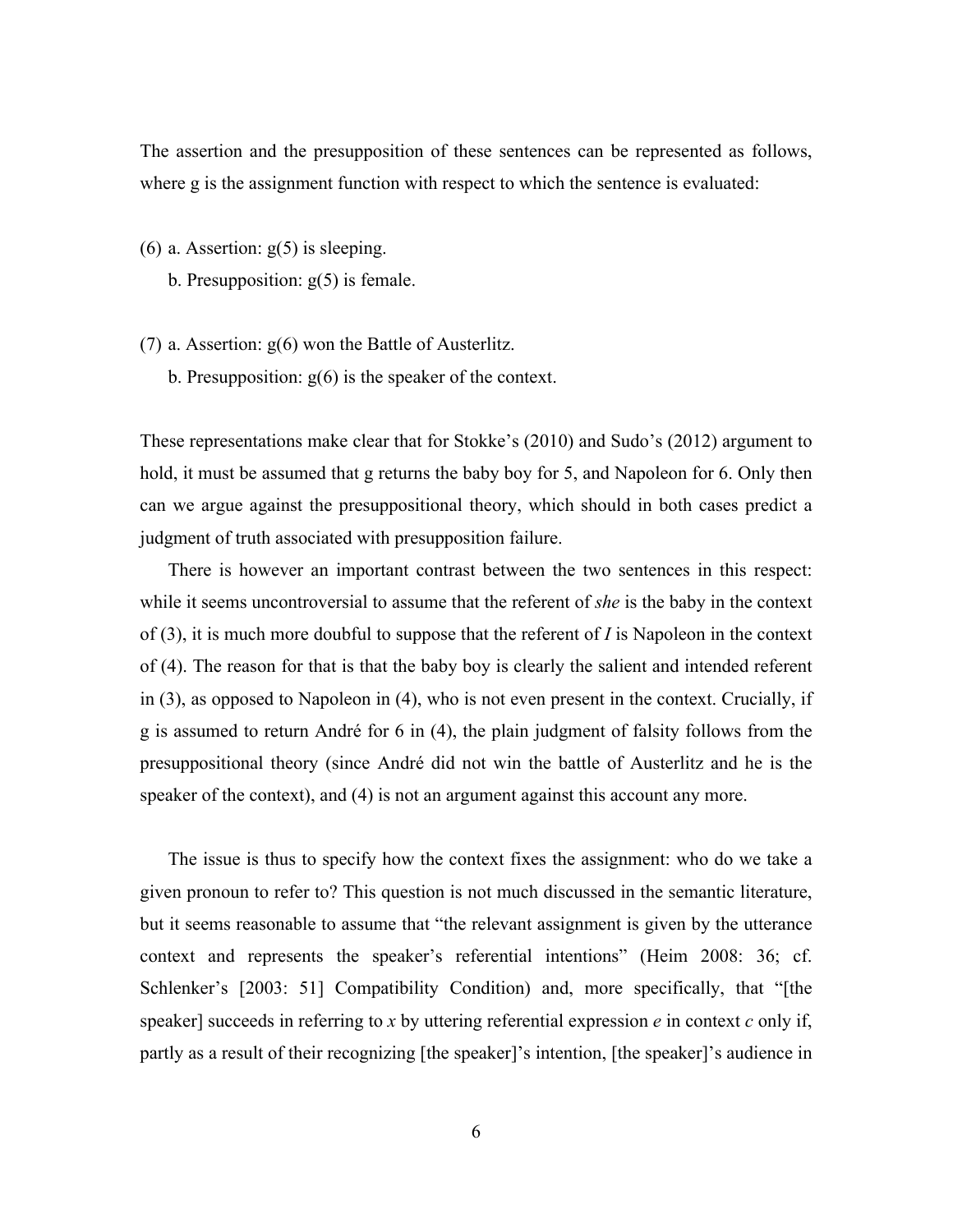*c* are in a position to interpret [the speaker] as referring to *x* with *e.*" (Stokke 2010: 34; also see other philosophers such as Neale 2005).<sup> $vi$ </sup> In other words, the individual that we (as an audience) take a given pronoun to refer to is the individual that we can and are willing to recognize as the referent intended by the speaker on the basis of contextual clues. As a rule of thumb, I assume that we can take the referent of a pronoun to be the individual that the speaker is pointing to, or that we imagine (s)he would have pointed to if (s)he had had to point.

Thus, the question we need to answer in (3) and (4) is who would have been pointed to if gestures were added to these contexts. Clearly, Mary intends to refer to the baby in (3), so if she had to point, she would point to the baby boy in (3). What about (4)? It seems as clear that André intends to talk about himself since there is no other potential candidate referent in the context. Certainly, André wrongly assigns to himself the property of winning the battle of Austerlitz, i.e. of being Napoleon. But this does not mean that he intends to refer to Napoleon. Even if André and Napoleon are the same person according to André, the individual that the audience, who does not have this false belief, can recognize as the intended referent is André, the speaker: if he had to point, André would point at himself while uttering "I won the battle of Austerlitz!".

Example (4) is therefore not comparable to example (3) and we cannot conclude anything from the judgment about it regarding the presuppositional account of person. In order to construct a case more similar to (3) for person, we need to find a scenario where the speaker intends to refer to somebody who (s)he thinks is the speaker, while it is in fact not the case. This is tricky given that usually, the speaker obviously knows who the speaker is. But this can be done in scenarios that do not (just) involve the intended referent himself, but (also) a representation of that referent. For instance, we can refer to an individual by attending to someone understood as posing as that individual, to a picture or statue depicting that individual, or to a TV or any other device that recorded images or sounds produced by that individual.<sup>vii</sup> A simple case (involving a third-person pronoun with no gender or person mismatch) is shown in (8):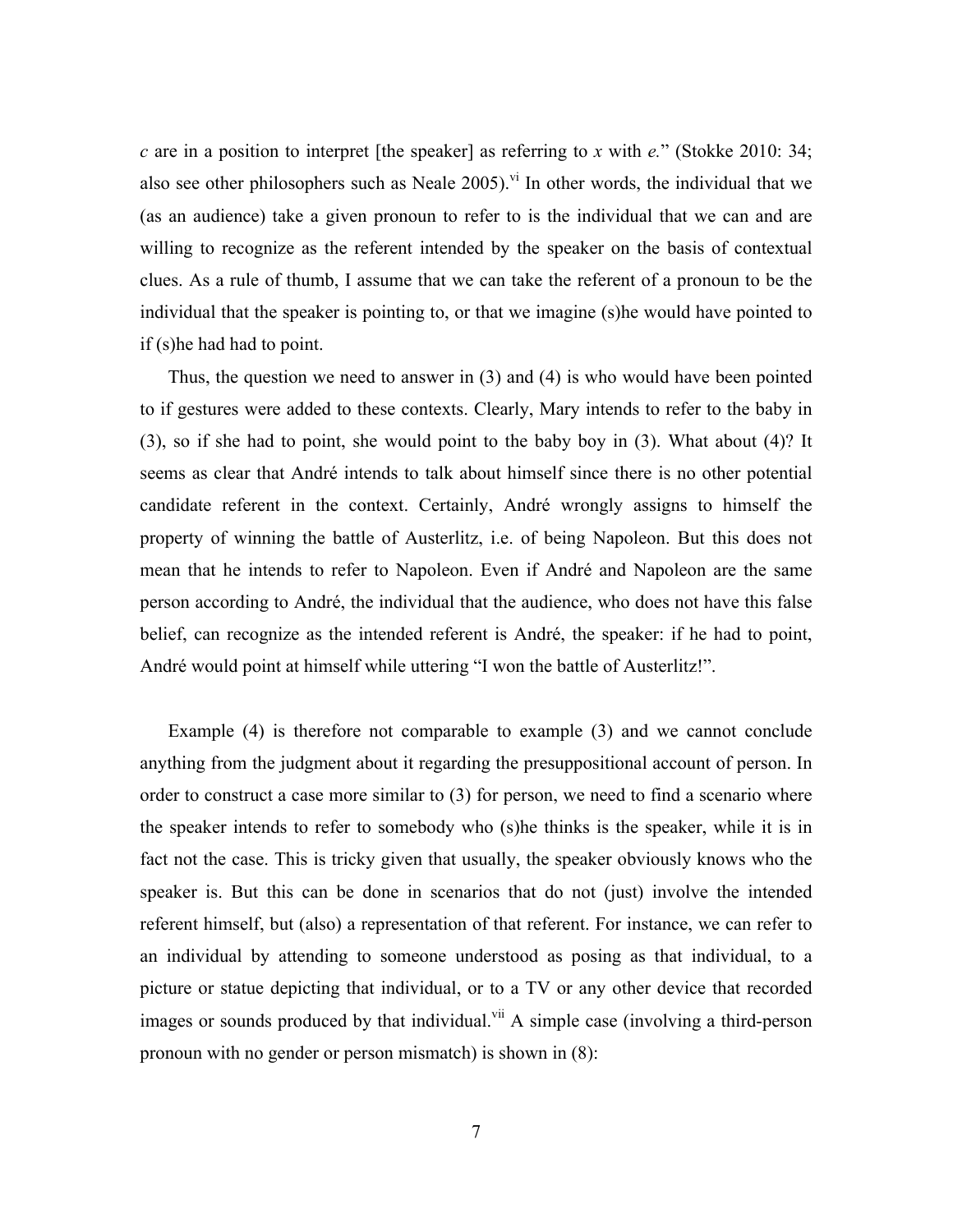(8) *[Mary is watching a documentary about Napoleon on TV and when Napoleon occurs on the screen, she exclaims:]*

He was such a brave man!

Here, Mary uses the pronoun *he* to refer to Napoleon even if Napoleon himself is not present in the context, but only a representation of him (on two levels) is: the TV screen that Mary could point at while uttering *he* reproduces the image of an actor posing as Napoleon. This means that the strategy proposed above to identify the intended referent should be slightly complexified: we should take the referent of a pronoun to be the individual whom – *or the representation of whom* – the speaker is pointing to or we imagine (s)he would have pointed to if (s)he had had to point.

The same holds for first person pronouns: there is nothing wrong in principle with referring to oneself, the speaker, as *I*, while not pointing at one's own body, but at a representation of oneself. This is exemplified below.

(9) *[Context: André has run a marathon. He is watching the video of that marathon on TV and when he occurs on the TV screen, he points at himself on the screen and claims:]* Look how fast  $I_6$  can run!

Here, André does not point at himself speaking, but at a representation of himself on the TV screen. Still, the use of *I* is perfectly felicitous: if the speaker is attending to a recording or an image (or any other kind of representation) of himself, then we can naturally understand the first person pronoun he uses to refer to himself.<sup>viii</sup>

Given this, we can construct a scenario where the speaker intends to refer to somebody who (s)he thinks is the speaker, but the audience cannot recognize as such because it is in fact not the case, as in (10).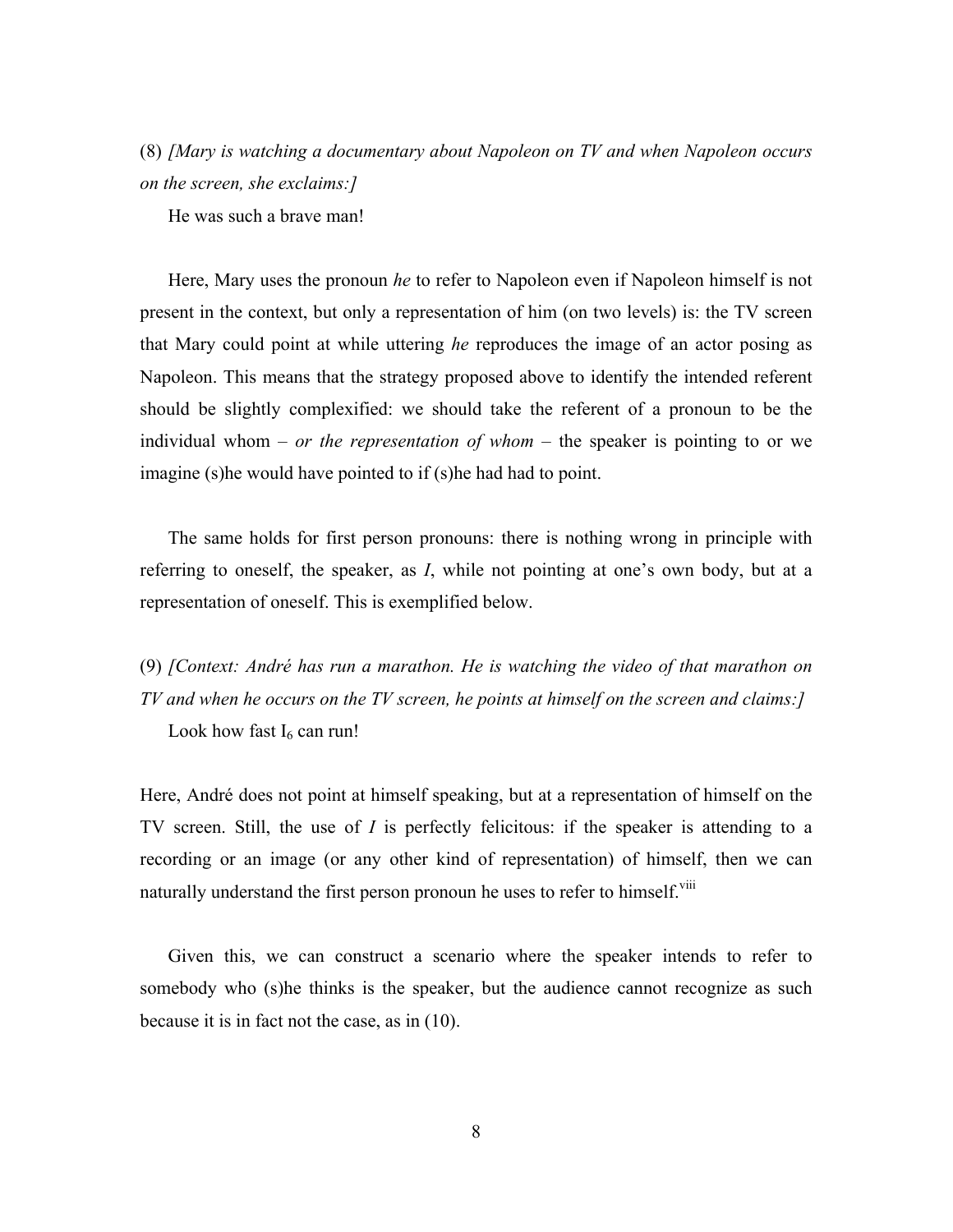(10) *[Context: André has gone mad and thinks he is Napoleon. He is watching a documentary about Napoleon on TV and when Napoleon occurs on the screen, he points at him and claims:]*

I6 won the Battle of Austerlitz!

In this context just like in (4), André wrongly attributes to himself the property of being Napoleon. But this time, he does not point at himself, but at the representation of Napoleon on the TV screen. The individual that the audience can recognize as the intended referent is therefore not André, but Napoleon. In that case, the prediction of the presuppositional theory of person features is as follows: the assertion in (10) is true (Napoleon indeed won the battle of Austerlitz), but the presupposition is false (Napoleon on the screen is not the speaker). Crucially, the sentence is accordingly judged to be true in this case, but associated with a feeling of squeamishness, which is consistent with the presuppositional account of person features.

Note that in both (4) and (10), the speaker André thinks that Napoleon and himself are the same person, so we could at first glance think that by referring to one, he equally refers to the other. This is so from his perspective, but this is crucially not so from the audience's perspective, who needs to recognize who the intended referent is, but does not have the false belief that André and Napoleon are one and the same person. This is what introduces a crucial difference between (4) and (10): in the former case, André is clearly talking about himself (we can imagine he would point at himself), thinking he is Napoleon; in the latter case, André is clearly talking about Napoleon (he points at the representation of Napoleon), thinking that Napoleon is he himself. Under the presuppositional theory of person features, this means that the presupposition is only violated in (10), while the assertion is only false in (4). The judgments of these sentences do match these predictions. This example thus confirms that the referent of a pronoun is taken to be the individual recognized as the referent intended by the speaker, even if the referent does not satisfy the presupposition. This means that an audience is willing to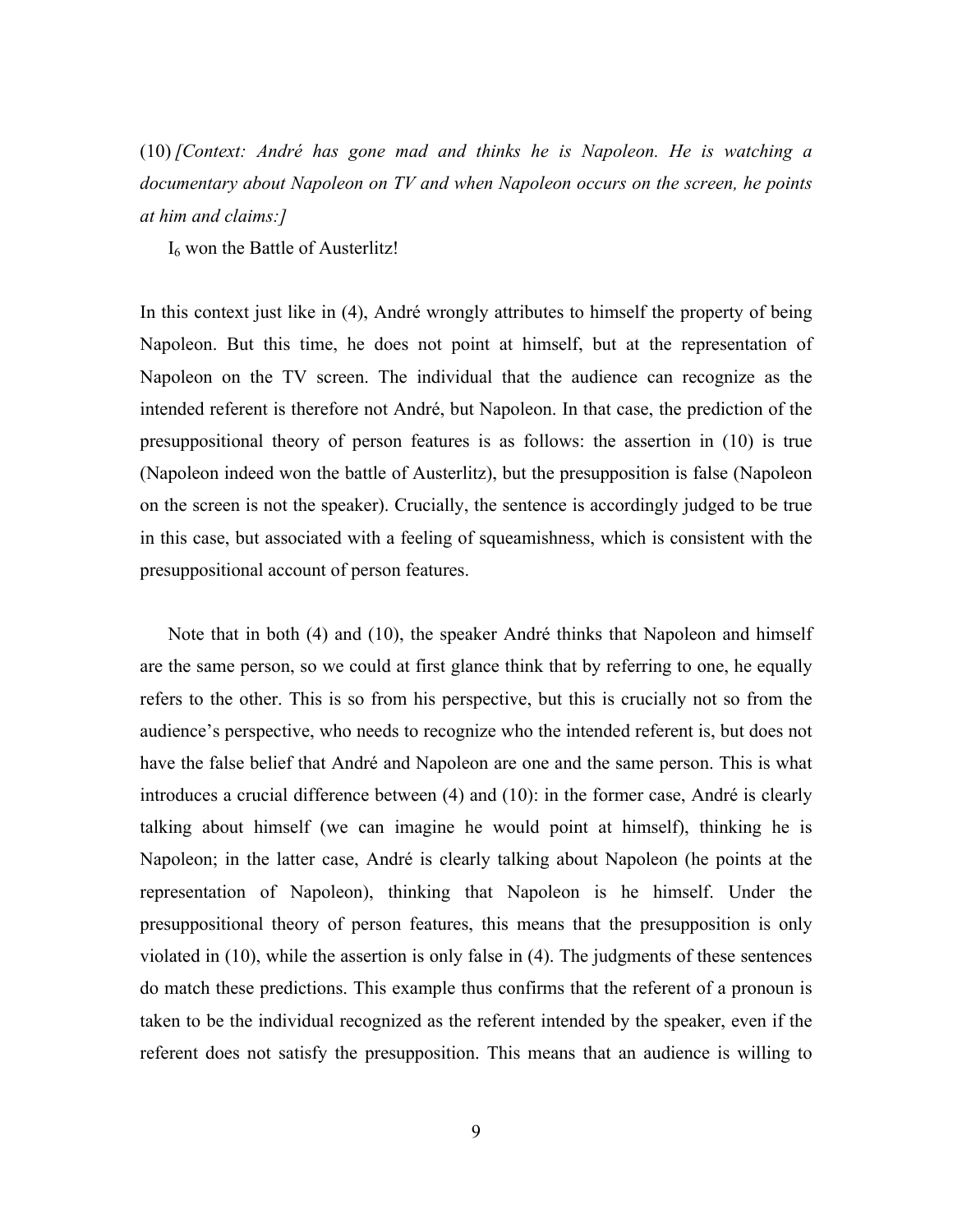ignore a presupposition to instead follow the speaker's referential intention if the presupposition is recognized to be wrong because of the speaker's mistake.

Conversely, if we construct a scenario comparable to (4) for gender features, we get the same judgment of falsity as in (4). To this end, we need to imagine a situation where the speaker is also mistaken about the identity of the referent, but that referent does not verify the first person feature this time (the referent is the speaker), but the feminine gender feature (the referent is female): instead of taking himself, the speaker, to be Napoleon, he takes a salient woman to be so. This is illustrated in (11).

(11) *[Context: André has gone mad. He has gotten it into his head that Napoleon is female and that Mary, who is next to him, is Napoleon. He points at her and claims:]* She<sub>7</sub> won the Battle of Austerlitz!

(12) a. Assertion: g(7) won the Battle of Austerlitz.

b. Presupposition:  $g(7)$  is female

Just like in (4), the information of the *phi*-features of the pronoun is satisfied in (11): the intended referent, Mary, is female, just like the intended referent in (4), André, is the speaker. However, the assertion is false: Mary, just like André, did not win the battle of Austerlitz. Crucially, a judgment of plain falsity also obtains for (11), as predicted by the presuppositional theory.

Conversely, the counterpart of (10) with respect to gender features gives rise to the same judgment of truth associated with a feeling of unease.

(13) *[Context: André has gone mad and thinks that Mary, who is next to him, is Napoleon. He is watching a documentary about Napoleon on TV and when Napoleon occurs on the screen, he points at him and claims:]*

 $She<sub>6</sub>$  won the Battle of Austerlitz!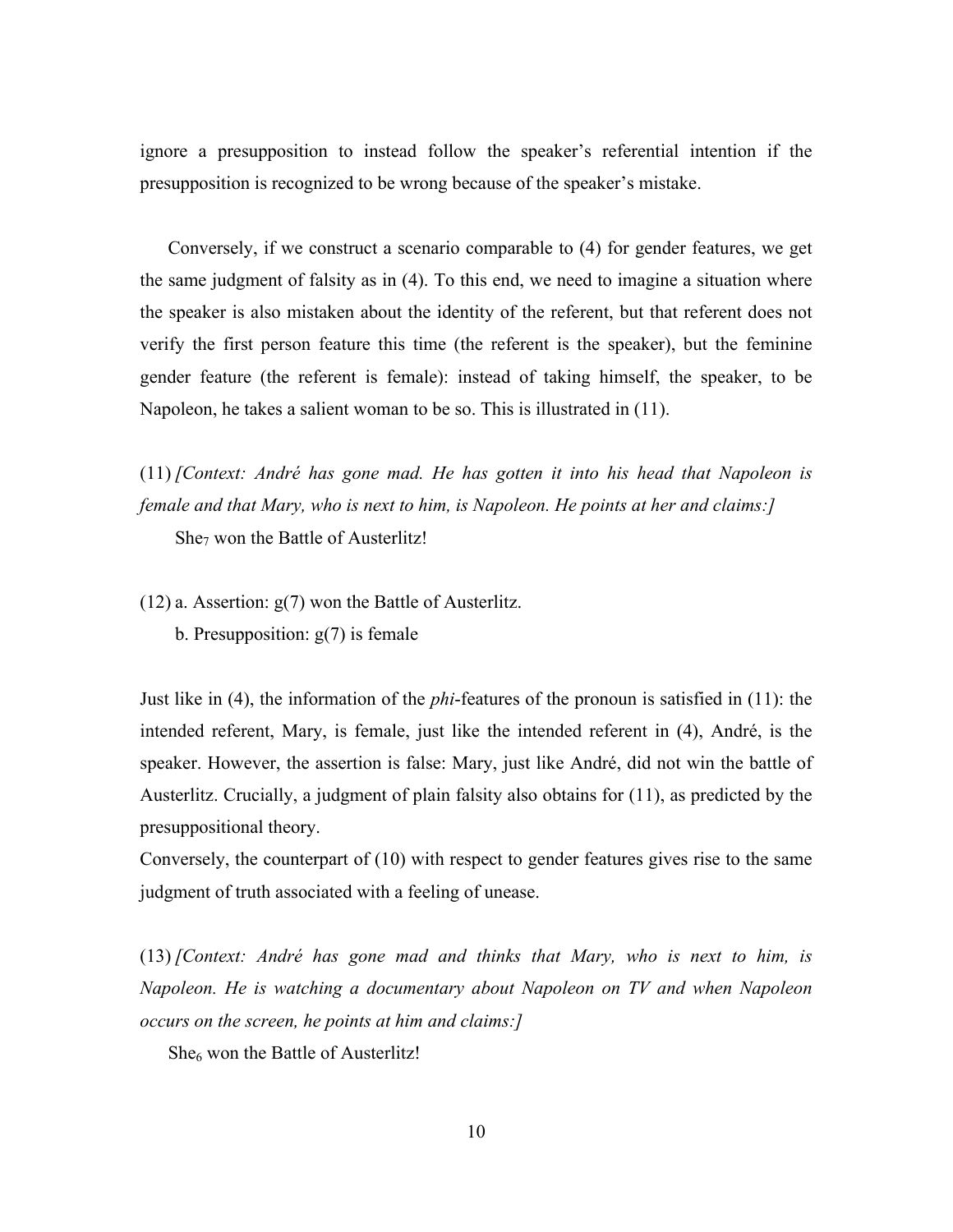Just like (10), (13) creates a feeling of squeamishness because the speaker André has started from wrong assumptions (since he thinks that Mary is Napoleon): the individual whose representation on TV André is pointing to is not a woman as predicted by the gender feature of the pronoun, but a man. Nevertheless, the audience can ignore this presupposition violation (which gives rise to a feeling of unease) and judge the sentence true.<sup>ix</sup>

In sum, the argument against the presuppositional theory presented in Section 1 is flawed, because it makes an unwarranted assumption about the referent of the pronoun. But the argument disappears (and is even reversed<sup>x</sup>) once we clarify how the context fixes the assignment: the referent of a pronoun can be reasonably assumed to be the individual that the audience can recognize as the referent intended by the speaker based on contextual clues, that is, the individual whom (or the representation of whom) the audience can imagine the speaker would point to if (s)he had to point.

Admittedly, it is much trickier to test the presuppositional account for person features than for gender features by constructing what is predicted to be a presupposition failure: the first person information (the referent is the speaker) is much harder to violate than the feminine gender information (the referent is female). This is so because the choice of referent should correspond to the intentions of the speaker, and while the speaker can easily be mistaken about the gender of another individual, it is much harder to find cases where the speaker could be mistaken about whether an individual is the speaker. Thus, person presupposition failure necessarily involves mistaken identity, while gender presupposition failure solely requires mistaken gender. Examples (4) and (11) nevertheless demonstrate that both kinds of features can be tested in a parallel fashion. Moreover, cases of mistaken identity can be tested more easily because the speaker can use a pronoun to refer to an individual not only by attending to that individual himself, but also to a representation of that individual. In particular, we can in most cases imagine that the speaker using *I* would directly point at himself pronouncing the sentence, but in some cases, he could point to a salient and relevant representation of himself.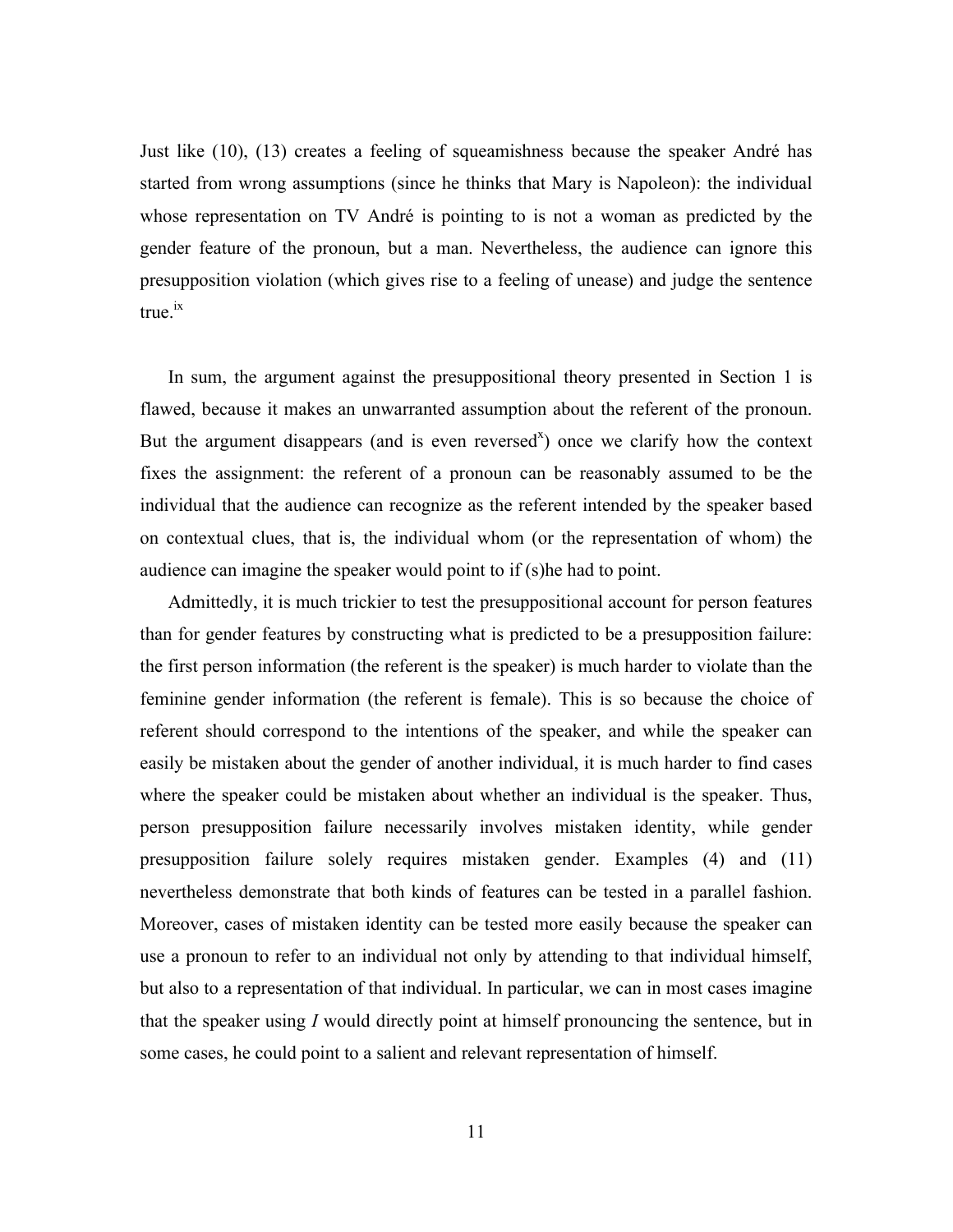Most of these examples, however, involve very uncommon scenarios, where the speaker is taken to be mad: only the case of gender presupposition failure is illustrated with an example from everyday life in (3). To further show that person and gender features exhibit the same behavior, let me conclude this section by mentioning two more common and parallel examples involving violation of gender and person information.

(14) *[Context: Tom is listening to amateur recordings of songs that he and his friends performed.]*

a. *The first song is sung (too fast) by Tom's friend Carl, but because of the bad quality of the recording, Tom mistakes Carl's voice for his own voice and says:*

"I sang very fast".

b. *The second song is sung (too slowly) by Liz, but because of the bad quality of the recording, Tom mistakes her voice for Carl's and says:*

"He sang very slowly."

In both cases (14)a and (14)b, the intended referent is clear: it is the person whose voice is heard on the recording<sup>xi</sup> (we could imagine that Tom would point at the recording device<sup>xii</sup>). Moreover in both cases, the *phi*-feature information is wrong for the same reason: Tom mistakes a voice for another voice. The two examples are thus fully parallel. Crucially, the judgment that obtains is also uniform: both sentences are judged true and are associated with a feeling of squeamishness. This again supports the presuppositional theory of *phi*-features, which predicts presupposition failure of the first person feature in (14)a, and of the feminine gender feature in (14)b, given that the feeling of squeamishness is arguably a feeling of presupposition failure.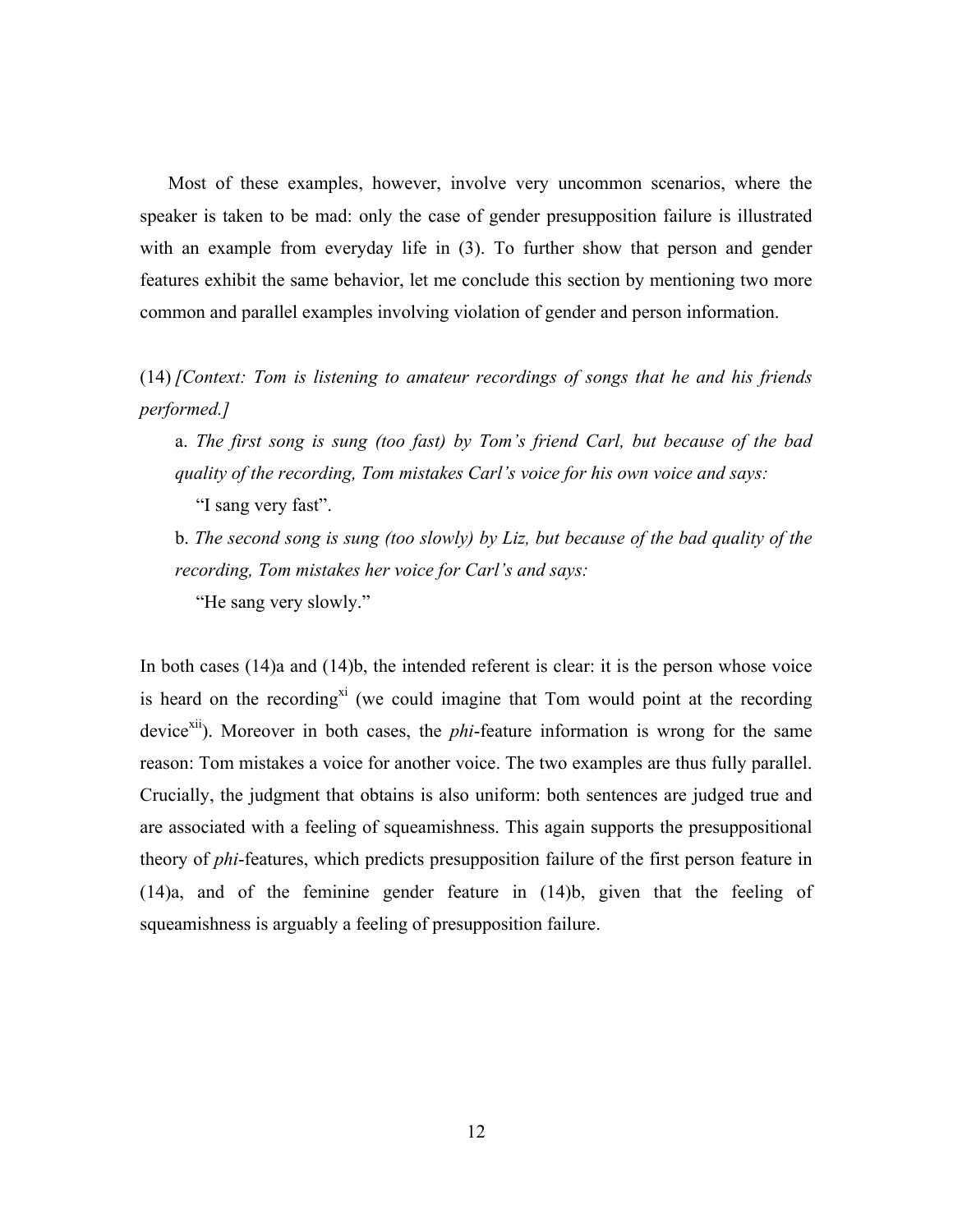# **3. The case of the window mistaken for a mirror**

In Section 2, I have shown that under closer scrutiny, it is not adequate to make the case against the presuppositional account for person based on (4). What about (5) repeated below?

(15) [=(5)] *[Context: David is looking at a shop window. On the other side of the glass, there is a man who looks just like him, and David therefore mistakes the window for a mirror. Suddenly, he notices that the person's pants are on fire and exclaims:]*

My<sub>8</sub> pants are on fire!

 $(16)$  a. Assertion:  $g(8)$ 's pants are on fire.

b. Presupposition:  $g(8)$  is the speaker.

The judgment is not so clear in that case: while Sudo (2012: 143) reports the sentence to be "unambiguously judged false", Stokke (2010: 99) claims that the intuitions are not as stable as in (4): even if "it is likely that most people will judge the utterance false", "some might judge the utterance true". Stokke's observation corresponds to my own and my informants' intuitions: the sentence can be judged plainly false, and the audience could answer: "No! Your pants are not on fire, look!"; or it can be judged true but be associated with a feeling of squeamishness, and the answer to David could be: "Well yes, this person's pants are on fire, but look, it's not you; it's a window, not a mirror!".

The scenario is complicated by the presence of a window mistaken for a mirror. Importantly, this implies that from the speaker's perspective, that is David's, there is only one candidate referent, namely himself, but from the audience's perspective, there are two, namely David and his double. In that situation, who should be taken to be the referent of *my* in (15)?

At first glance, this situation seems similar to that in (10) involving the speaker André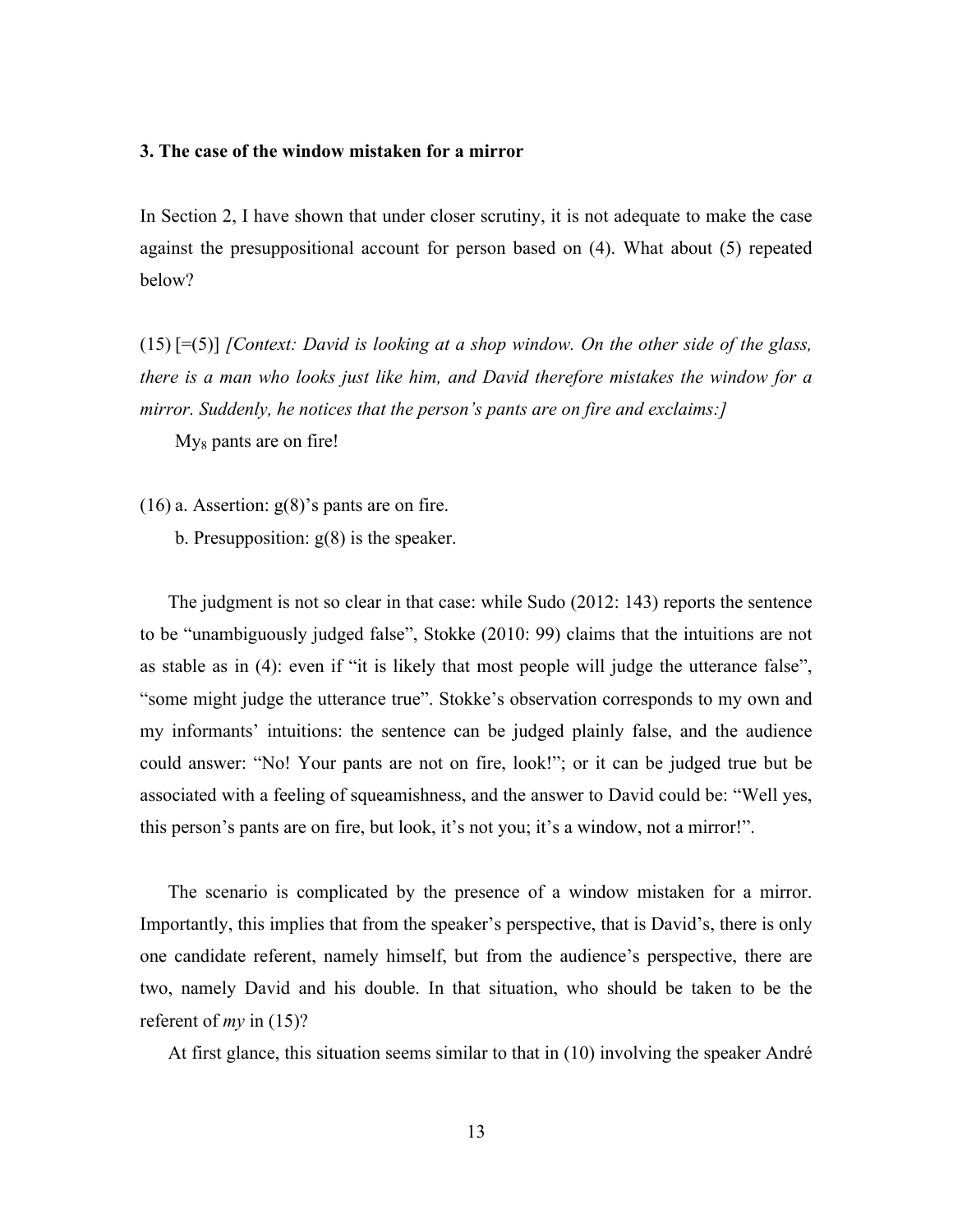and what he thinks is his representation on TV (it is in fact Napoleon). But the nature of the mirror complicates the question of whom David would point to if he had to point: crucially, both options are possible here as opposed to (10), that is, David could point either at his own body or at his supposed mirror image. This difference is due to the specificity of a mirror image: unlike the recorded image of a person when it is shown on TV (unless it is live broadcast), a mirror representation is not displaced in time, so that what can be seen to happen to the person herself can also be seen simultaneously on her mirror image. Therefore, while saying "my pants are on fire!" to talk about what is happening to him at the moment of utterance, David could either point at his supposed reflection on the mirror – since it is where he has been able to realize this first – or he could point at his own body – since what he can see happens on the mirror happens there simultaneously, and this is where he can do something about it (and in this case especially, it is more urgent to worry about his real body…). This double possibility can be confirmed by cases from everyday life: if I notice on a mirror that I have a stain on my shirt, I can either further look at it – and point at it – on the mirror (especially if I cannot see it otherwise, say, if it is on my back) or instinctively look at the shirt itself and point at my own body.

Since David's pointing is ambiguous in this scenario, we correctly predict that the judgment of the sentence is unstable. If the audience understands that David mistakes the window for a mirror and imagines that David would point at what he thinks is his mirror image, which is in fact his double, the sentence will be judged true and associated with a feeling of unease: since the referent of *I* is taken to be David's double, the person presupposition is violated, but the fact that the intended referent's pants are on fire is true. If however the audience imagines that David would point at his own body (whether David's mistake about the window is understood or not), the sentence will be judged plainly false with no presupposition failure: David is indeed the speaker, but David's pants are not on fire. In sum, such an example again supports the presuppositional account of person once the complication introduced by the window mistaken for a mirror has been clarified.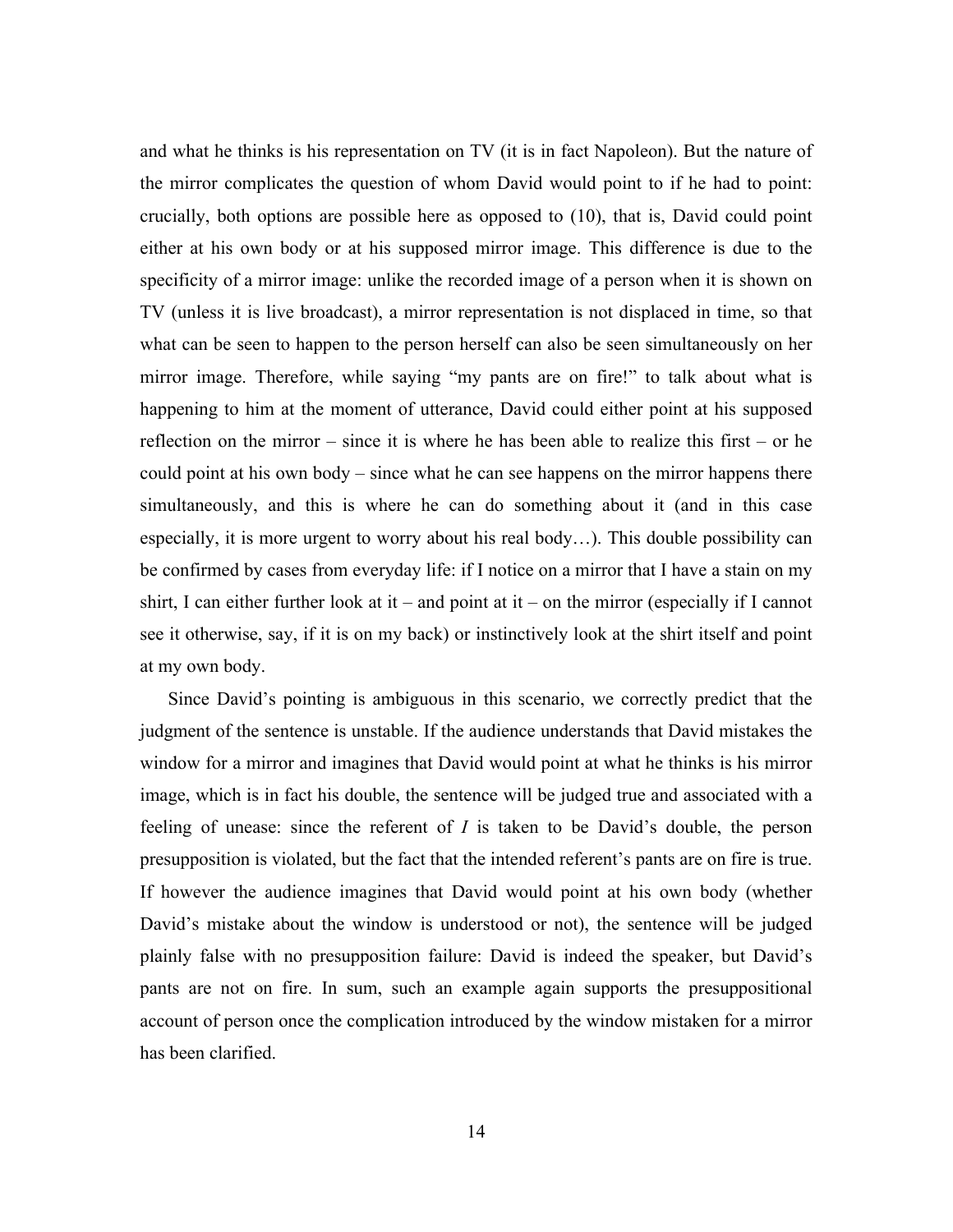In fact, we can construct a comparable scenario for gender features and get the same unstable judgment.

(17) *[Context: David is looking at a shop window, and Mary is 30 feet away from him. On the other side of the glass, there is a man who looks just like Mary, and David therefore mistakes the window for a mirror. Suddenly, he notices that the person's pants are on fire and exclaims:]*

Her<sub>3</sub> pants are on fire!

 $(18)$  a. Assertion:  $g(3)$ 's pants are on fire.

Here, the speaker David is also mistaken about the identity of the referent, which does not affect the person information this time, but the gender information: Mary's double is not female, but male. Just as before, we can either imagine that David would point at the mirror image while uttering the sentence, or that he would quickly turn to Mary herself and point at her. In the former case, the sentence is judged true with a feeling of presupposition failure; in the latter case, it is judged plainly false.

There is nevertheless a slight difference in judgment between (15) and (17): we are more prone to judge the sentence false in the first case than in the second case. Crucially, this is not due to a difference in status between person and gender information, but again to the specificity of the mirror case. When I am looking at myself on a mirror and notice something unusual, I tend to look further at myself rather than at my mirror image (if I can – and clearly, this is possible in the above scenario since I can look at my pants) to do something about it. In fact, this is used in the mirror test (developed in 1970 by psychologist Gordon Gallup Jr.) as a measure for self-recognition in children: if an experimenter surreptitiously places rouge makeup on the nose of a child and then places him in front of a mirror, the child is assumed to understand self-awareness if he touches

b. Presupposition:  $g(3)$  is female.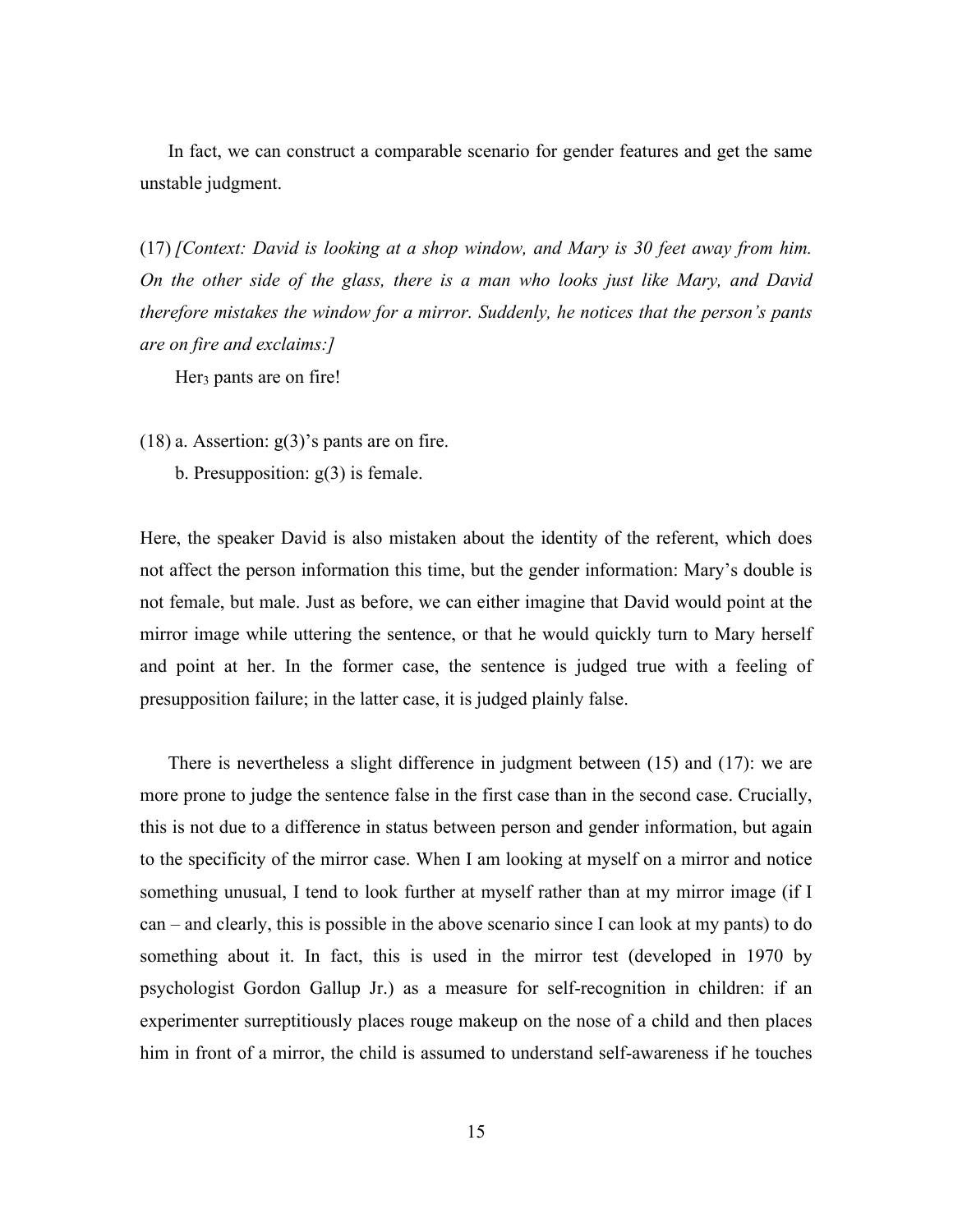his own nose. It is therefore expected that the audience should be more prone to imagine that David would point at himself in the scenario in (15) and accordingly judge the sentence false. This is different if I look at someone else's reflection in a mirror. First, since in principle, I can easily look at the person herself, I need a specific reason to look at the mirror image instead. This may be because I cannot see the person herself for some pragmatic reasons – in that case, I cannot point at her – or because it just happens that I have noticed something unusual on the mirror image first. Second, since I am not concerned myself, there is less instinctive urge to turn to the real person instead of the mirror image. It is thus expected that in (17), the audience will be more prone to imagine that David would point at Mary's double (which he thinks is Mary's reflection) and accordingly judge the sentence true with presupposition failure.

In sum, the tricky mirror scenario confirms that we take the referent of a pronoun to be the individual that we recognize to be the referent intended by the speaker, and a practical strategy to identify this individual in murky cases is to imagine whom (or what) the speaker would have pointed at if he had to. If the judgment is unclear in the mirror scenario, it is because David's pointing can be thought as ambiguous in that case.

Other cases that can give rise to ambiguous judgments are cases where the contextual clues are unclear so that the audience does not have enough evidence to recognize the speaker's intentions (which are, by their very nature, not directly accessible to the audience). This was not the case in the previous scenario where the resemblance between David and his double and the possible mirror function of a window were taken as sufficient contextual clues showing that David mistook the window for a mirror (if these clues were not recognized by the audience, sentence (15) would simply be judged false). This is however the case of the example below, which focuses on gender information.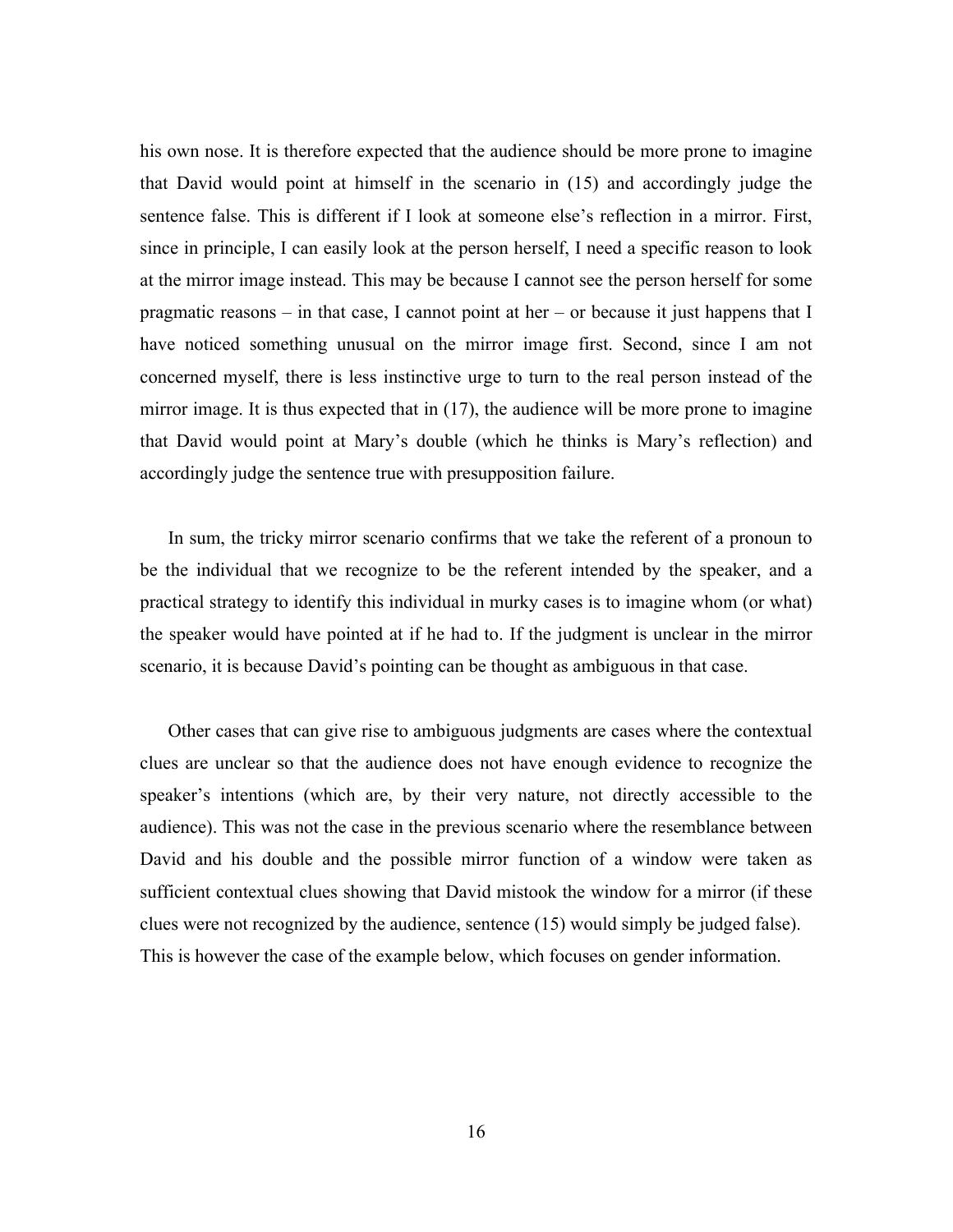(19) *[Context: Mary enters a room where a baby boy is sleeping and a baby girl is playing next to him. While seemingly looking in the direction of the baby boy, Mary says]*  She<sub>9</sub> is sleeping.

- $(20)$  a. Assertion:  $g(9)$  is sleeping.
	- b. Presupposition:  $g(9)$  is female.

Just as in  $(15)/(17)$  and  $(10)/(13)$ , there are two candidate referents and thus two competing options here: the first one makes the sentence true but violates the presupposition  $(g(9)$  is the baby boy); the second one conversely satisfies the presupposition but makes the sentence false  $(g(9)$  is the baby girl). The judgment of the sentence thus depends on who is the baby that the audience can recognize as the speaker's intended referent. If Mary's gaze was totally unclear, this would depend on what the audience thinks about Mary's state of knowledge. To the extent that we think it likely that Mary is aware of which baby is the boy and which baby is the girl, we would guess that Mary means to refer to the baby girl: the presuppositional content would be used as a clue for identifying the referent. But if we do not know anything about Mary's state of knowledge and think that one baby is quite obviously asleep and the other baby quite obviously awake, we would probably guess that Mary means to refer to the baby boy. In the latter case, the audience would thus take the referent to be the referent that makes the sentence true: this interestingly means that in the absence of clearer contextual clues, the assertive meaning itself can serve to recognize the speaker's referential intentions. In the scenario of (19) where Mary seems to be looking at the boy, but her gaze is not totally clear, the judgment is as unstable as in (15): the audience could imagine she would point at the boy and then tell her: "This baby is indeed sleeping, but it's in fact a boy!", thereby taking the sentence to be true with presupposition failure; or the audience could imagine she would point at the girl and exclaim: "No, look, she is playing!", thus taking the sentence to be false. Note that the audience could also simply judge the sentence to be undefined and ask Mary who she intends to refer to, just like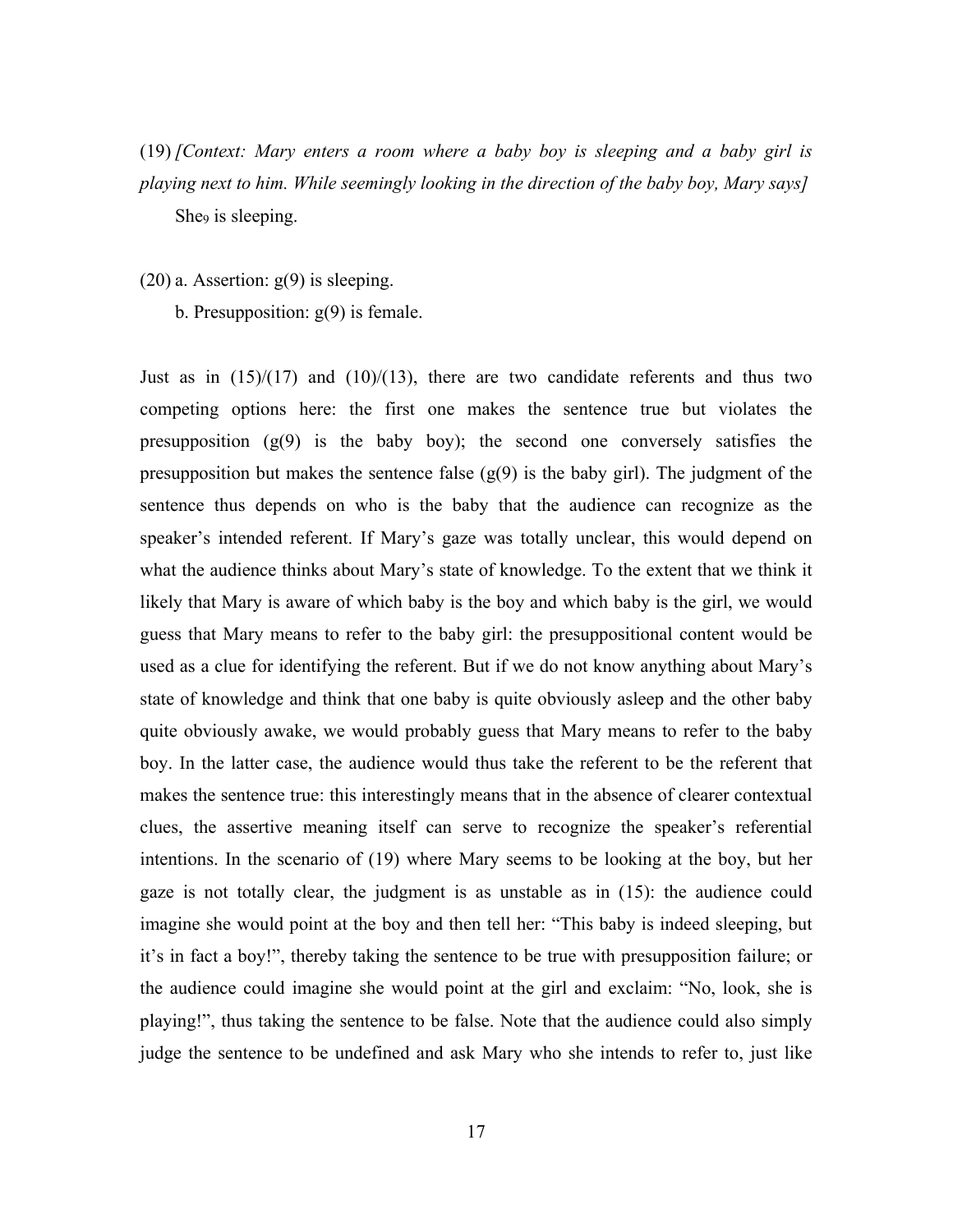André or David could be told: "but who are you talking about?". All these judgments are consistent with the presuppositional theory of *phi*-features, and in fact support it.

In sum, we have seen in this section that even trickier examples with unclear judgments do not militate against the presuppositional account of person, on the contrary. There are two main reasons for that: first, person and gender information give rise to the same effects; second, when the person information does not match the referent's person (the referent is not the speaker), this yields a feeling of squeamishness: some work needs to be done by the audience to deal with the mismatch, which is a hallmark of presupposition failure. These two arguments for the presuppositional account of person can be made once we make appropriate assumptions about how the context fixes the assignment: the audience uses contextual clues and what is known about the speaker's state of knowledge to recognize the speaker's referential intentions. Unclear judgments arise when the clues of the context are ambiguous and contradictory; the person feature is one of these clues – besides gestures, salience, world knowledge and specifics of the situation, as well as the assertive meaning in some cases – which does not override the others since it is the speaker's referential intention, not the presupposition, that primarily matters for the purposes of assignment.

# **4. Second person**

Examples involving the second person have been provided to make the same point against the presuppositional account of person. It has been argued that just like a first person pronoun necessarily refers to the speaker (there cannot be any presupposition failure), a second person necessarily refers to the addressee. The only example given by Sudo (2012) is the following, parallel to (15).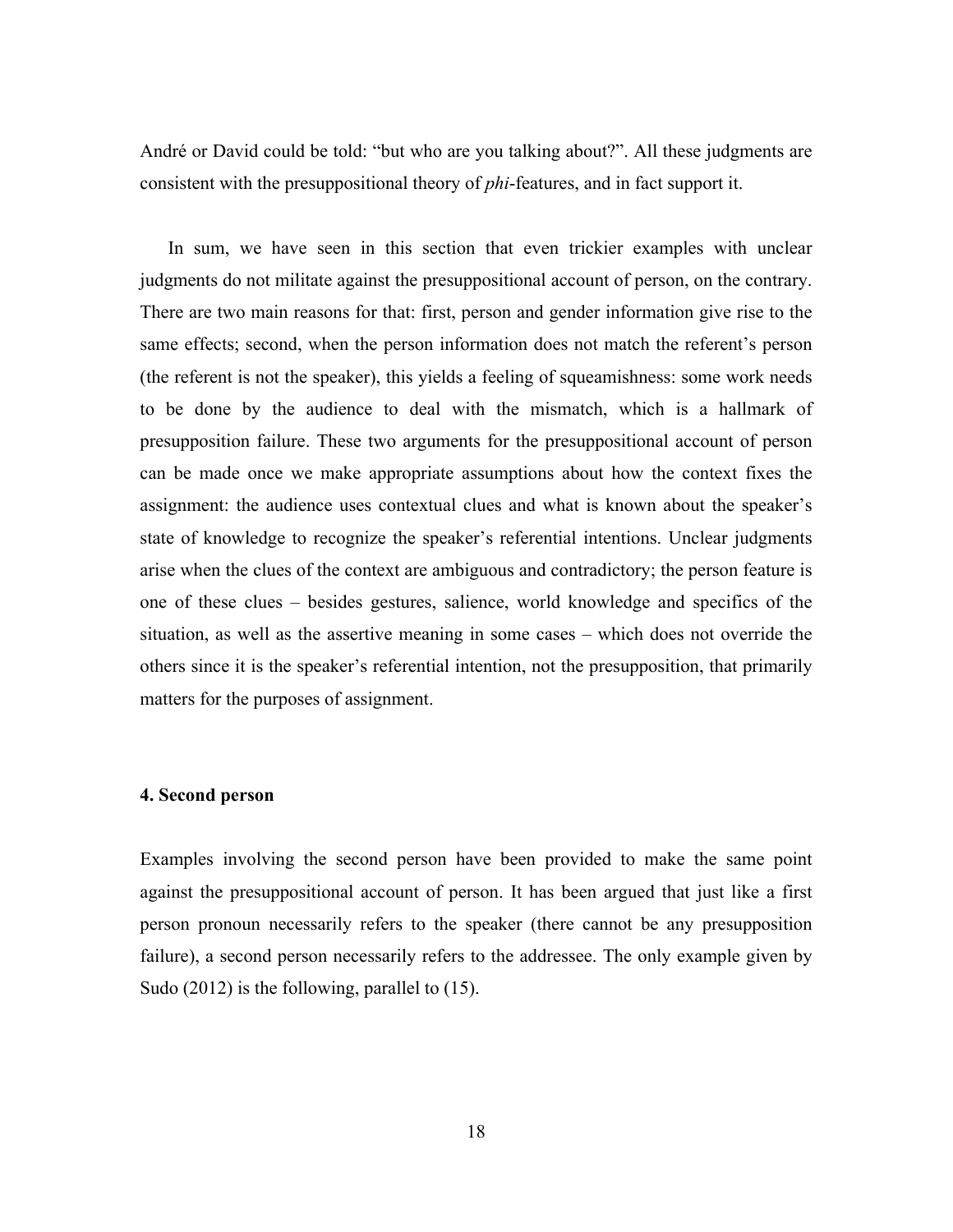(21) *[Context: Saul and David are sitting on a sofa. In front of the sofa is a glass pane. Opposite is another sofa. The sofas look exactly the same and two men dressed like David and Saul are sitting in the seats opposite to them. So, from where David and Saul are sitting, the pane looks like a mirror. Suddenly, David realizes that the pants of the person sitting opposite Saul are on fire. So he turns to Saul and warns him:]*

Your<sub>3</sub> pants are on fire! (Sudo 2012: 143, from Stokke 2010: 99)

 $(22)$  a. Assertion:  $g(3)$ 's pants are on fire.

b. Presupposition:  $g(3)$  is the addressee.

Similarly to (15), Sudo (2012: 143) judges the sentence to be plainly false, rather than true with a feeling of presupposition failure, and Stokke (2010: 100) finds likely that "most people will deem David's utterance false".

In fact, the judgment is clearer than in (15): I agree that this sentence is judged false. But this does not make a better point against the presuppositional account of person: the difference of judgment follows from a difference in the situation. This can be made clear if we add gestures to the context: in (21), David would have to point at Saul since he is said to "turn to Saul"; but in (15), we saw that it would be possible for David to point at what he thinks is his mirror image (in fact, David's double). This means that while the intended referent in (15) could either be David or David's double because of the ambiguous pointing, the intended referent in (21) has to be David's addressee, namely Saul; it cannot be Saul's double. If David was not explicitly said to turn to Saul, the judgment would be as unstable as in (15) and (17), and the same argumentation could be made, showing that this example does not argue against the presuppositional account of person once we are precise about how the context fixes the assignment.

In fact, all the points made in the previous sections also hold for second person. Thus, the contrast between the following two examples is parallel to the contrast between (4) and (10).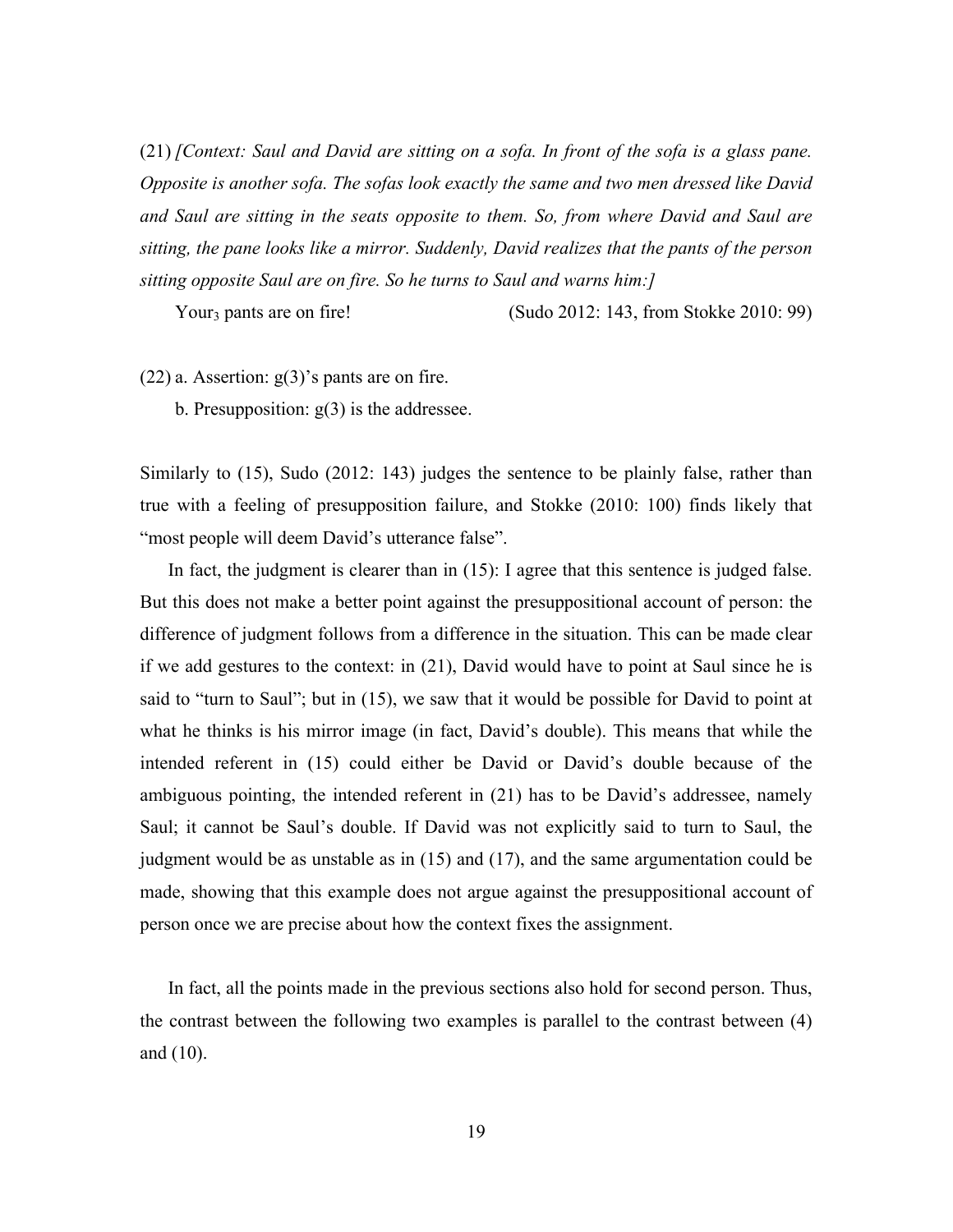(23) [cf. (4)] *[Context: André has gone mad and thinks his friend Sam is Napoleon. When Sam tries to calm him down, he retorts:]*

You won the Battle of Austerlitz!

(24) [cf. (10)] *[Context: André has gone mad and thinks his friend Sam is Napoleon. He is watching a documentary about Napoleon on TV and when Napoleon occurs on the screen, he points at him and claims:]*

You won the Battle of Austerlitz!

While (23) is judged false because the referent of *you* is clearly Sam, André's addressee, (24) is judged true with a feeling of presupposition failure, because the referent that the audience recognizes as the intended referent is Napoleon on the TV screen. Thus, the second person feature can be taken to be wrong, and in that case, the same feeling arises as feelings typically associated with presupposition failure.

Note that (24), just like (10), should also be coupled with (25), which is parallel to (9), and shows that like a first person pronoun, a second person pronoun can also be used to refer to the addressee not only in the presence of the addressee himself, but also in the presence of a representation of the addressee.

(25) [cf. (9)] *[Context: André is proud of his friend Sam who has run a marathon. André and Sam are watching the video of that marathon on TV and when Sam occurs on the TV screen, André points at him on the screen and claims:]*

Look how fast you can run!

Finally, more natural examples yielding presupposition failure can also be constructed with second person; this is shown by (26) parallel to (14).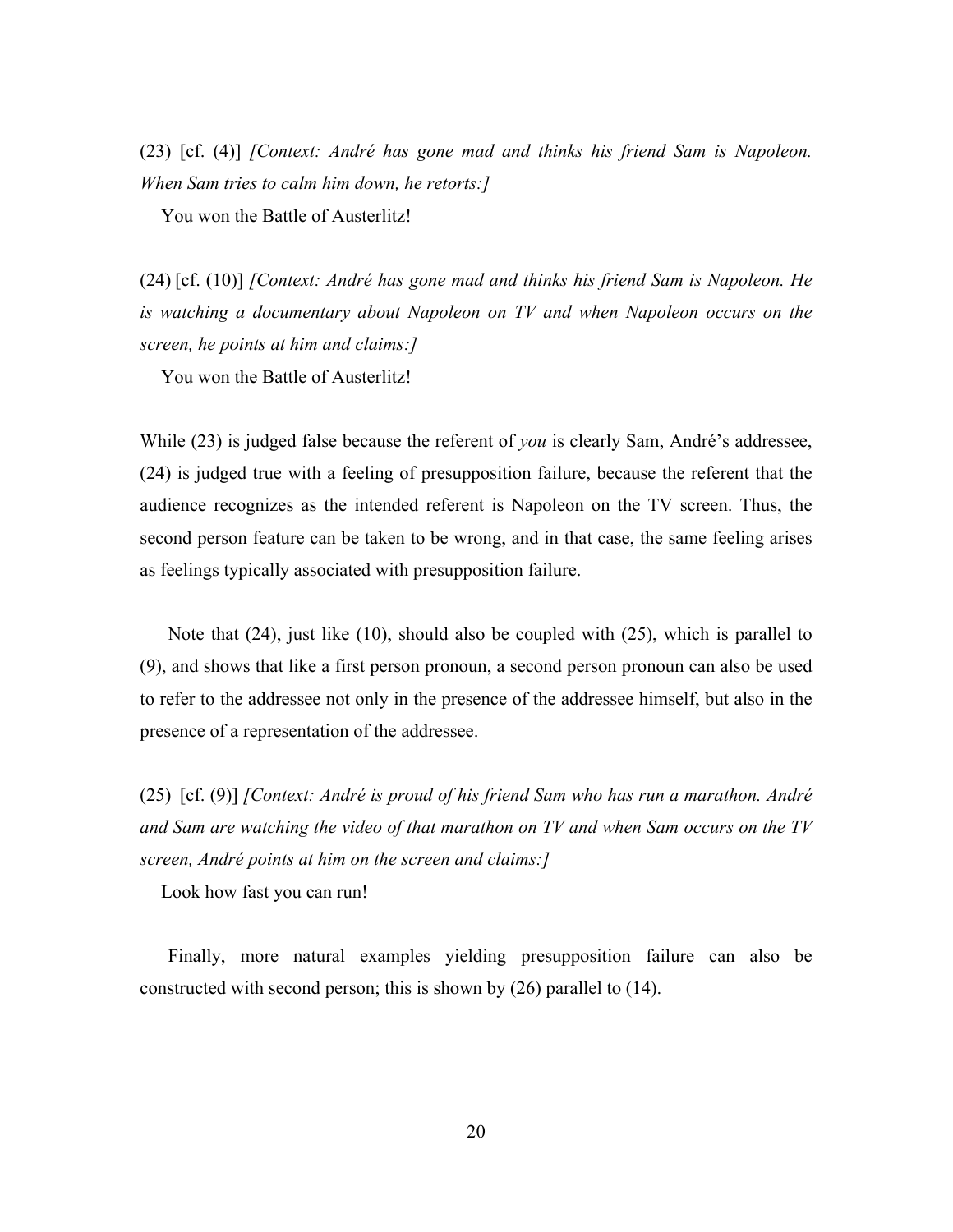(26) [cf. (14)] *[Context: Tom and Sam are listening to amateur recordings of songs that they and their friends performed. The first song is sung (too fast) by Tom's friend Carl, but because of the bad quality of the recording, Tom mistakes Carl's voice for Sam's voice and says:]*

You sang very fast.

Here, the intended referent is clearly recognized as the person whose voice is heard on the recording. The sentence is thus judged true, with a feeling of presupposition failure: the hearer Sam can accept the truth of the sentence and signal the presuppositional mistake by answering: "This person indeed sang very fast, but your are mistaken, it's not me"

All these examples buttress the point already made by the previous examples involving first person: far from making a case against a presuppositional account of person, they in fact support it by illustrating that the person information can be taken to be wrong without affecting the assertive meaning, and this yields a feeling of squeamishness just like other presuppositions.

# **5. Conclusion**

In this paper, I have argued that (one of) the main argument(s) provided (by Stokke 2010, Sudo 2012, i.a.) against the presuppositional account of person, which is based on examples involving free readings of first and second person pronouns, is not compelling. These examples are meant to show that first and second person pronouns directly contribute to the truth conditions of the sentence, that is, that person features, unlike gender features, are not presupposition triggers. But in fact, the argument is flawed because the way the context fixes the assignment is not made explicit. Once we make appropriate assumptions about this, we can see that such examples do not make the point that they are supposed to make, and other more controlled examples actually make the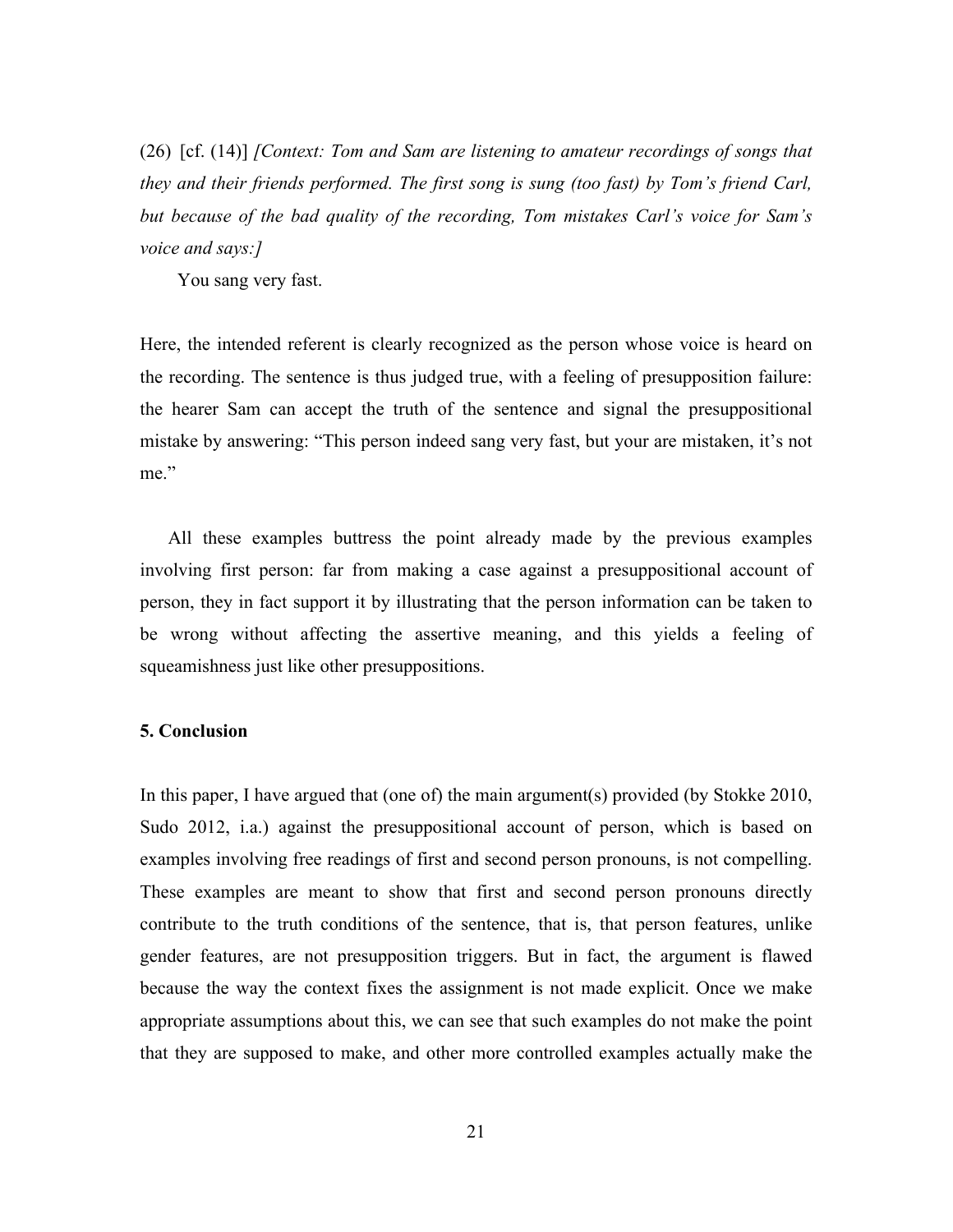opposite point: just like third person pronouns with respect to gender, first and second person pronouns can give rise to presupposition failures, which supports the presuppositional theory of person features.

In the course of the argumentation, two other points have also been clarified. First, I have demonstrated that Stokke's (2010) intention-sensitive principle about reference is adequate: the referent assigned to a given pronoun is the referent that the audience can recognize as the referent intended by the speaker using that pronoun; a concrete strategy to identify it is to imagine who the speaker would have pointed to if he had to point on the basis of the available contextual clues. Unstable judgments arise when the contextual clues are unclear or complex so that the audience cannot unambiguously decide between two candidate referents. Second, we have observed that first and second person pronouns, just like names or third person pronouns, can be used to refer to the speaker and the addressee not only when attending to the corresponding individuals themselves, but also when attending to representations of them, displaced in location (in cases involving mirrors or live broadcasts) or/and in time (in cases involving videos or pictures). This implies that first and second person pronouns can be used even if they are accompanied by a gesture that does not point at the speaker or the addressee's body, but at some representation of them. Methodologically, this leaves room for a way to construct presupposition failures of person almost just as easily as presupposition failures of gender, even if it is intrinsically easier for the speaker to be mistaken about the gender of another person than about the identity of the speaker or the addressee.

# **References**

Barwise, Jon and John Perry. 1983. *Situations and Attitudes*. Cambridge, MA: MIT Press. Cooper, Robin. 1983. *Quantification and Semantic Theory*. Dordrecht: Reidel.

Heim, Irene. 2008. Features on Bound Pronouns. In Daniel Harbour, David Adger and Susana Bejar (eds.), *Phi Theory: Phi-Features Across Modules and Interfaces*, 35–56. Oxford University Press.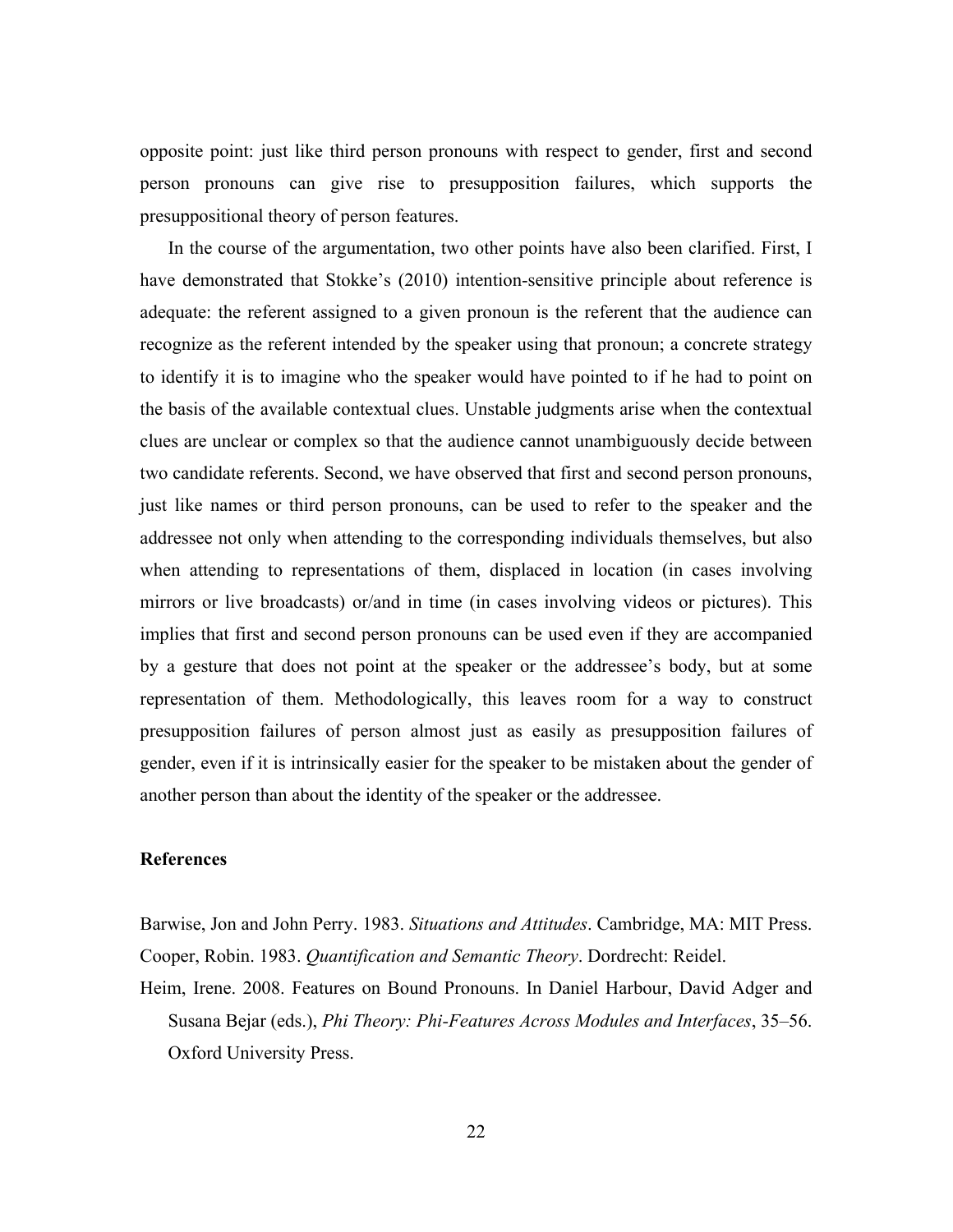- Heim, Irene and Angelika Kratzer. 1998. *Semantics in Generative Grammar*. Oxford: Blackwell.
- Jackendoff, Ray, 1992: Mme. Tussaud Meets the Binding Theory. *Natural Language and Linguistic Theory* 10.1: 1-31.
- Kaplan, David. 1977. Demonstratives: An Essay on the Semantics, Logic, Metaphysics, and Epistemology of Demonstratives and other Indexicals. Ms. [Published in Joseph Almog, John Perry and Howard Wettstein (eds.), *Themes from Kaplan*, Oxford: Oxford University Press, 481–563, 1989].
- Neale, Stephen, 2005: Pragmatism and Binding. In Z. G. Szabó (Ed.), *Semantics versus Pragmatics*, 165–285. Oxford: Clarendon Press.
- Nunberg, Geoffrey, 1993: Indexicality and Deixis. *Linguistics and Philosophy*, 16, 1–43.
- Percus, Orin. 2011. Gender features and interpretation: a case study. *Morphology* 21. 167–196.
- Sauerland, Uli. 2003. A New Semantics for Number. In *Proceedings of SALT 13*, .
- Sauerland, Uli. 2008. On the Semantics Markedness of Phi-Features. In Daniel Harbour, David Adger and Susana Béjar (eds.), *Phi Theory: Phi-Features across Modules and Interfaces*, 57–82. Oxford: Oxford University Press.
- Schlenker, Philippe. 1999. *Propositional Attitudes and Indexicality*: MIT Ph.D. dissertation.
- Schlenker, Philippe. 2003. A Plea for Monsters. *Linguistics and Philosophy* 26(1). 29– 120.
- Stalnaker, Robert. 1973. Presuppositions. *Journal of Philosophical Logic* 2(4). 447–457.
- Stalnaker, Robert. 1974. Pragmatic Presuppositions. In Milton Munitz and Peter Unger (eds.), *Semantics and Philosophy*, 197–213. New York: New York University Press.
- Stokke, Andreas. 2010. *Indexicality and Presupposition: Explorations beyond Truth-Conditional Information*: University of St. Andrews dissertation.
- Sudo, Yasutada. 2012. *On the Semantics of Phi Features on Pronouns*: Massachusetts Institute of Technology Ph.D. dissertation.
- von Fintel, Kai. 2004. Would you Believe it? The King of France is Back!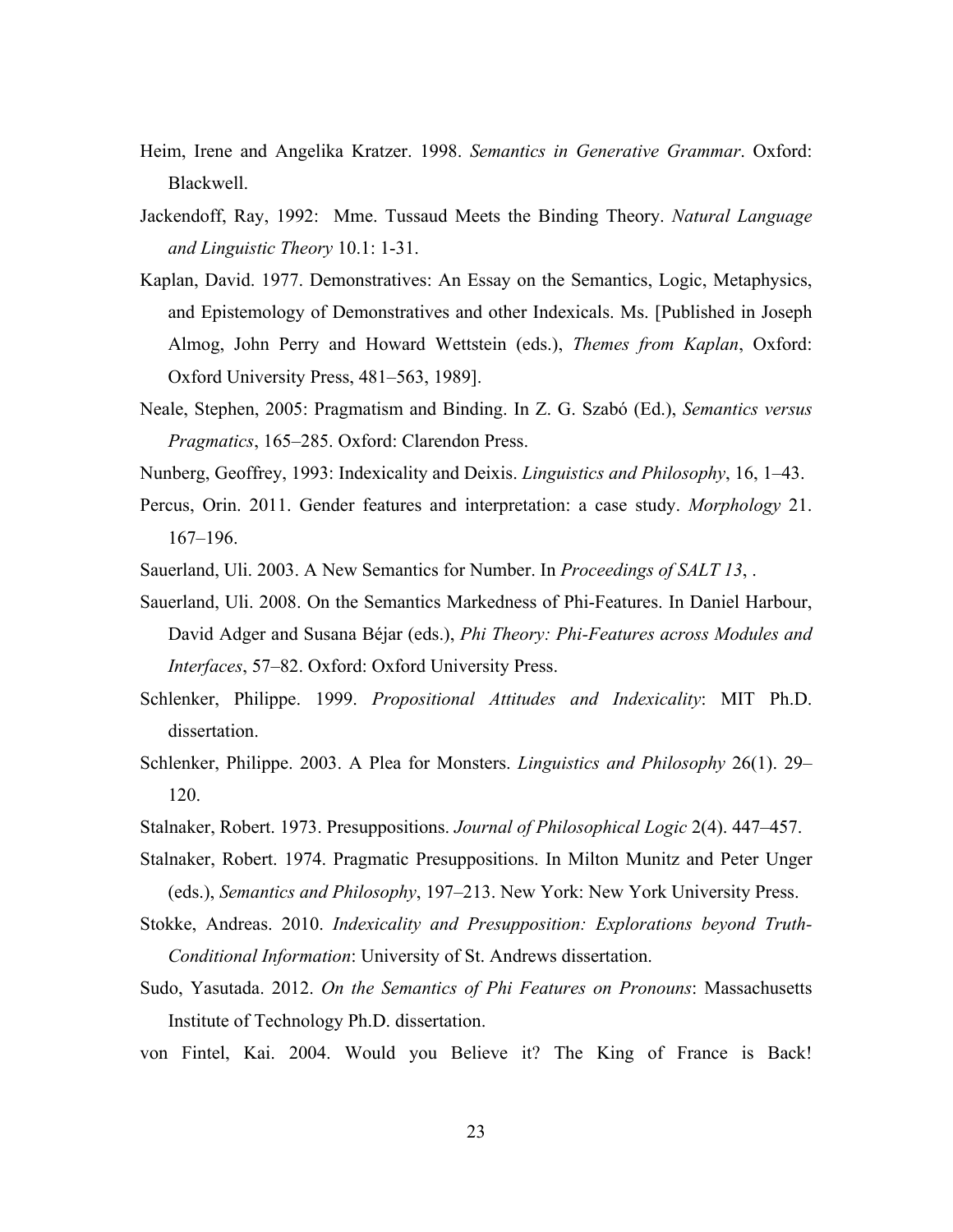(Presuppositions and Truth-Value Intuitions). In Marga Reimer and Anne Bezuidenhout (eds.), *Descriptions and Beyond*, 315–341. Oxford: Oxford University Press.

#### **Endnotes**

i.a.) and to shift their reference in attitude contexts in some other languages (Schlenker 2003, i.a.) challenge Kaplan's (1977) fixity thesis (see Sudo 2012 for a review of the arguments for and against the indexical and the variable binding analyses of first and second person pronouns).

<sup>ii</sup> To fully support the presuppositional account of person, arguments that have been provided against it based on failure of bound readings in examples such as (i) below should also be reviewed. This is not the goal of this paper, which only aims at refuting the argument based on free readings. Importantly, this argument has been claimed to be "potentially more serious" (Sudo 2012: 142). The lack of bound reading in (i) could indeed be explained by adding an independent constraint, for instance the prohibition against using a third person expression to refer to the speaker (Heim 2008: 40). (i) #Exactly one student did my homework (namely me). (Sudo 2012: 140)

iii For instance, the following presuppositions have been proposed by Heim (2008), i.a., to accommodate plural pronouns:

(ii) a.  $[$  1st  $]$ <sup>c</sup> =  $\lambda$ x<sub>e</sub>: x includes the speaker of c. x

b.  $\parallel$  2nd  $\parallel$ <sup>c</sup> =  $\lambda$ x<sub>e</sub>: x includes the addressee of c and excludes the speaker of c. x

<sup>iv</sup> Sauerland (2003) proposes that the third person does not denote the partial function in (iiia) as is often assumed, but the unrestricted identity function in (iiib).

(iii) a.  $\int 3rd \int_0^c = \lambda x_e$ : x excludes the speaker and the addressee of c. x

b.  $\mathbf{J}$  3rd  $\mathbf{J}^c = \lambda \mathbf{x}_e$ . x

For Sauerland, the use of third person to refer to individuals other than the speaker and addressee comes about because of the principle "Maximize Presupposition", which says that a speaker must always choose the person feature with the strongest presupposition (s)he can felicitously make.

<sup>v</sup> Since Stalnaker (1973, 1974), two closely related concepts have been discussed under the term of 'presupposition', that is, semantic and pragmatic presuppositions. On the type of theory that I am discussing here, *phi*-features are directly associated with a semantic presupposition, but this in turn gives rise to a pragmatic presupposition.

vi Stokke argues for an intention-sensitive semantics in Essay 2 "Indexicals and Intentions". Despite this, he does not specifically examine the consequences of this theory for examples (4) and (5), which he mentions in Essay 4

"Descriptive Meaning, Presupposition and Interpretation". Instead, he concludes that such examples demonstrate that wrong person information never yields what we could recognize as presupposition failures (and more generally that *phi*-features do not behave like standard presupposition triggers).

 \* I am grateful to Irene Heim and Dominique Sportiche for helpful discussion and feedback on this work. Thanks to three anonymous reviewers for detailed comments on the manuscript. This material is based upon work supported by the National Science Foundation under grants 1424054 and 1424336.

<sup>&</sup>lt;sup>i</sup> In particular, the ability of first and second person pronouns to be bound in English focus constructions (Heim 2008,